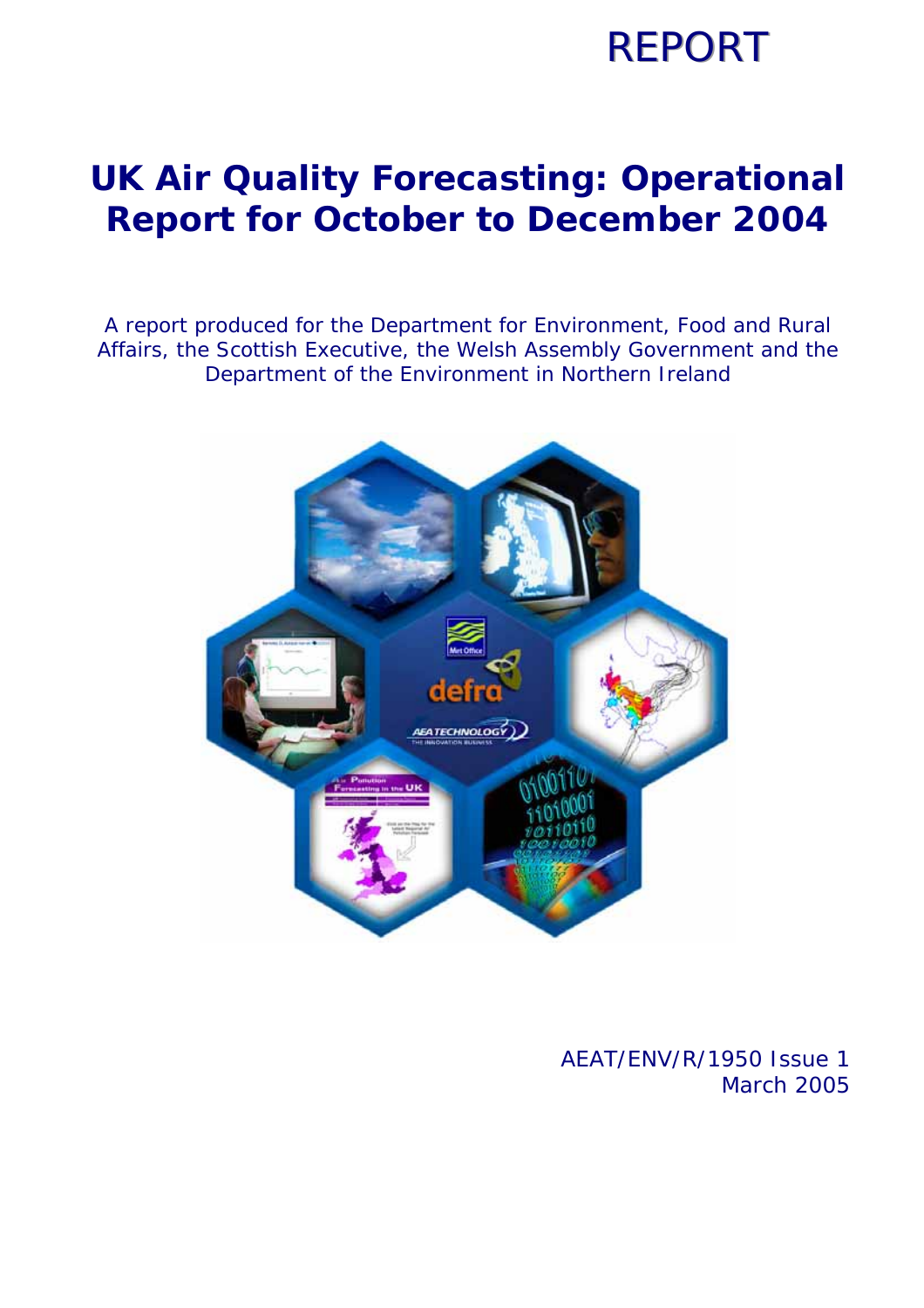### **UK Air Quality Forecasting: Operational Report for October to December 2004**

A report produced for the Department for Environment, Food and Rural Affairs, the Scottish Executive, the Welsh Assembly Government and the Department of the Environment in Northern Ireland

> AEAT/ENV/R/1950 Issue 1 March 2005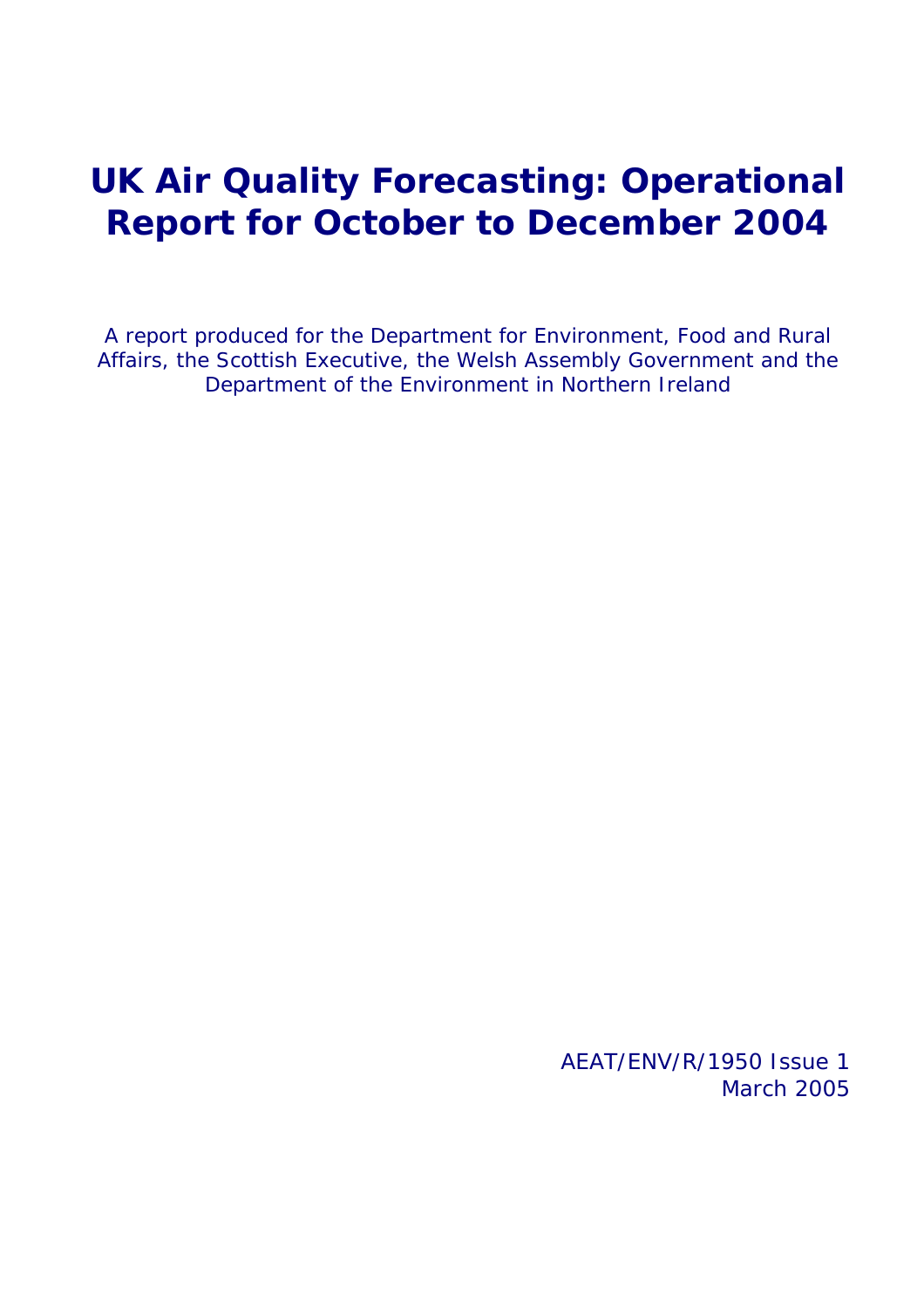| <b>Title</b>              | UK Air Quality Forecasting: Operational Report for October to December<br>2004. |
|---------------------------|---------------------------------------------------------------------------------|
|                           |                                                                                 |
| Customer                  | Department for Environment Food and Rural Affairs, the Scottish                 |
|                           | Executive, the Welsh Assembly Government and the Department of the              |
|                           | Environment in Northern Ireland                                                 |
|                           |                                                                                 |
| <b>Customer reference</b> | EPG 1/3/179                                                                     |
|                           |                                                                                 |
| Confidentiality,          | Copyright AEA Technology plc.                                                   |
| copyright and             | All rights reserved.                                                            |
| reproduction              | Enquiries about copyright and reproduction should be addressed to the           |
|                           | Commercial Manager, AEA Technology plc.                                         |
|                           |                                                                                 |
| File reference            | ED45099                                                                         |
|                           |                                                                                 |
| <b>Report number</b>      | AEAT/ENV/R/1950 Issue 1                                                         |
|                           |                                                                                 |
| <b>Report status</b>      | Issue 1                                                                         |
|                           |                                                                                 |

AEA Technology plc Netcen Building 551 **Harwell** Didcot Oxfordshire OX11 0QJ UK +44 (0) 870 190 6441 tel. +44 (0) 870 190 6608 fax.

Andy.cook@aeat.co.uk

 Netcen is an operating division of AEA Technology plc AEA Technology is certificated to BS EN ISO9001:(1994)

|                    | <b>Name</b> | Signature | Date |
|--------------------|-------------|-----------|------|
| Author             | Andy Cook   |           |      |
| <b>Reviewed by</b> | Paul Willis |           |      |
| <b>Approved by</b> | Jon Bower   |           |      |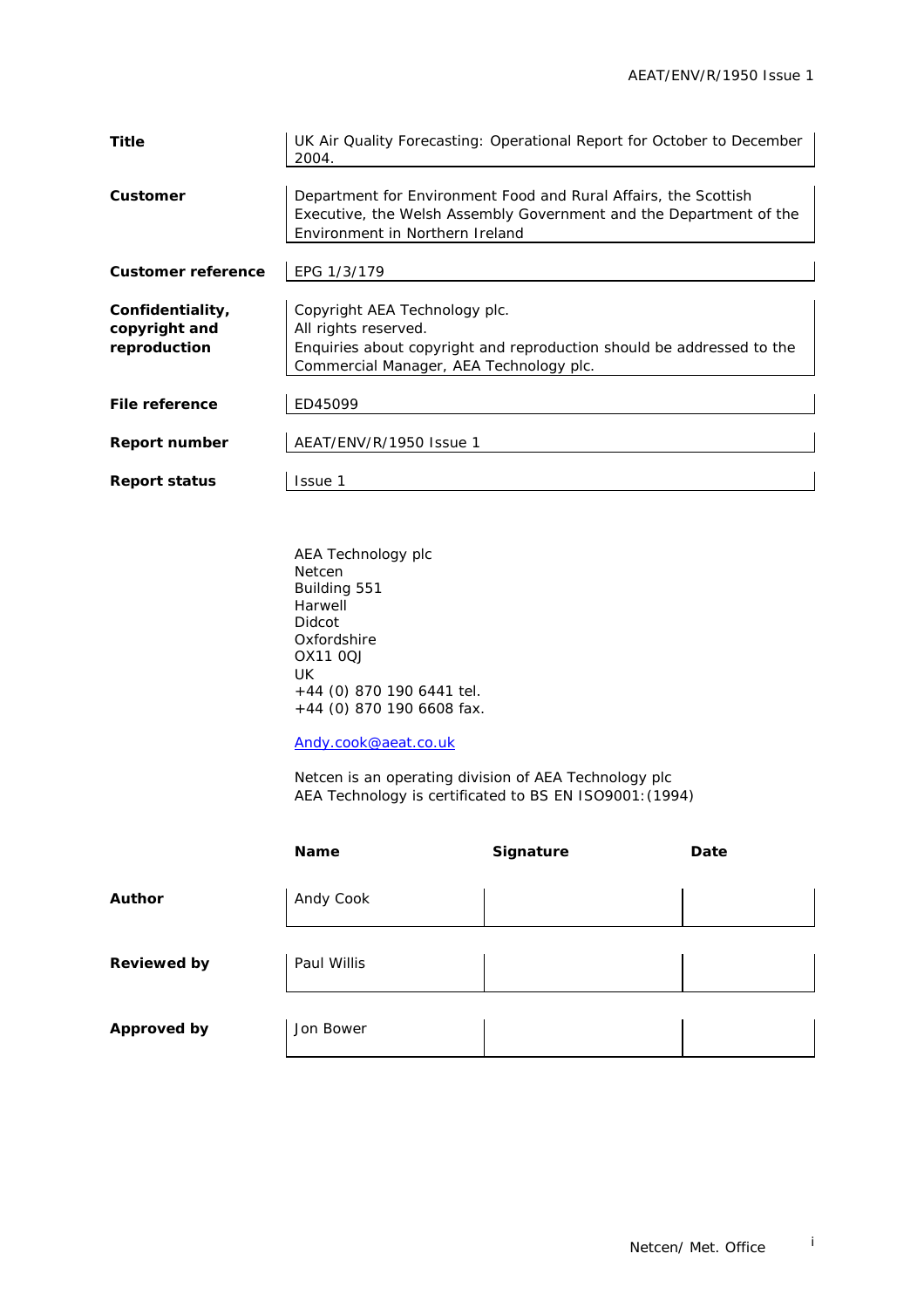### **Executive Summary**

This report covers the operational activities carried out by Netcen and the Met Office on the UK Air Quality Forecasting Contract from October to December 2004. The work is funded by the Department for Environment Food and Rural Affairs (Defra), the Scottish Executive, Welsh Assembly Government and the Department of the Environment in Northern Ireland.

During the fourth quarter of 2004, there were a total of four days on which HIGH air pollution was recorded. These HIGH periods are recorded within the forecasting success calculations. The forecasting success and accuracy for this quarter for HIGH and MODERATE episodes is summarised in Table 1 below.

The success of predicting these HIGH days in zones was poor for this quarter mainly due to the effects of one highly localised combustion activity measured at a single monitoring site and higher than anticipated levels measured at a second station as a result of Bonfire Night activities. HIGH levels were not measured in agglomerations during this period.

Success figures for MODERATE forecasts issued show that a large proportion of measured polluted days were successfully forecast (percentage above 100%)<sup>1</sup>. An average accuracy figure of 60 % indicates that only 40 % of the forecast MODERATE levels were not measured and remained LOW. The accuracy figures tend to be lower due to the precautionary approach that Netcen takes when issuing the daily forecasts- we issue a forecast for MODERATE pollution when there is only a small chance that it will be recorded.

#### Table 1 – Forecast success/accuracy for incidents<sup>1</sup> above 'HIGH' and **above 'MODERATE', October 1st to December 31st 2004.**

|                    | <b>HIGH</b> |                      | <b>MODERATE</b> |                      |  |  |  |
|--------------------|-------------|----------------------|-----------------|----------------------|--|--|--|
| <b>Region/Area</b> |             | % success % accuracy |                 | % success % accuracy |  |  |  |
| <b>Zones</b>       |             |                      | $120 -$         | 66                   |  |  |  |
| Agglomerations     | 100         |                      |                 |                      |  |  |  |

We continue to research ways of improving the air pollution forecasting system by:

- 1. Investigating ways of using automatic software systems to streamline the activities within the forecasting process, thus allowing forecasters to spend their time more productively considering the most accurate forecasts.
- 2. Researching the chemistry used in our models, in particular the  $NO<sub>x</sub>$ ->NO<sub>2</sub> conversion used in NAME, and the chemical schemes for secondary  $PM_{10}$  and ozone.
- 3. Improving the NAME model used for ad-hoc analyses. In particular, recent improvements have assisted with investigations of the possible long-range transport of  $PM_{10}$  pollution from forest fires in Russia and the long-range transport of particles from Saharan Dust Storms.
- 4. Improving and updating the emissions inventories used in our models.

ł

There were no reported breakdowns in the forecasting service between October and December; all bulletins were delivered to the Air Quality Communications contractor on time.

<sup>&</sup>lt;sup>1</sup> Note that the calculations of accuracy and success rates are based on a successful prediction being  $\pm$ 1 of the measured index; it is therefore possible to record rates in excess of 100% rather than 'true' percentages.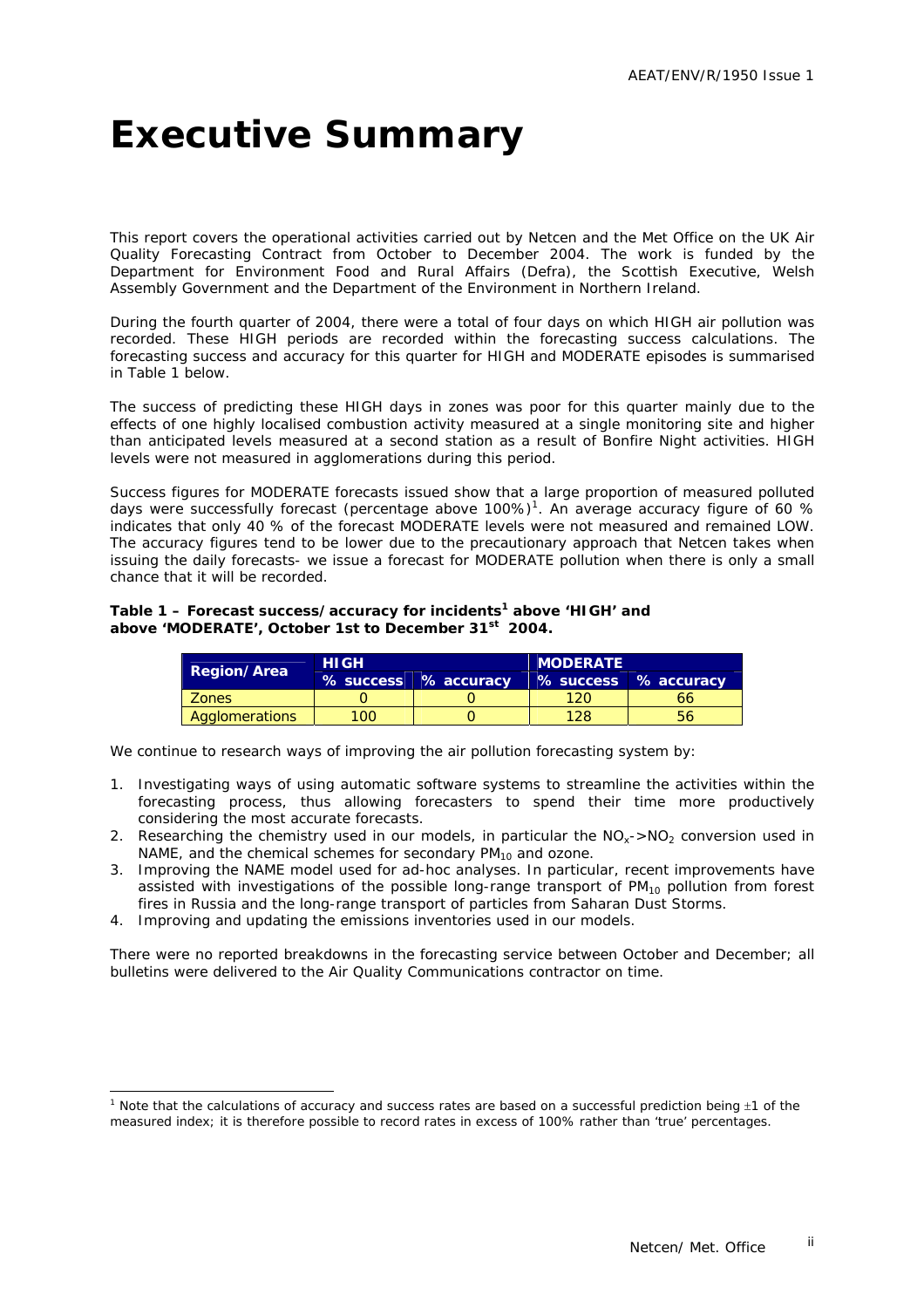### **Contents**

|                | <b>Executive Summary</b>                                                      | İί             |
|----------------|-------------------------------------------------------------------------------|----------------|
| $\mathbf 1$    | <b>Introduction</b>                                                           | $\overline{2}$ |
| 2 <sup>1</sup> | New developments during this period                                           | 3              |
|                | FORECAST ANALYSIS SOFTWARE<br>2.1<br>QUARTERLY REPORT FORMAT<br>$2.2^{\circ}$ | 3<br>3         |
| 3 <sup>1</sup> | <b>Analysis of Forecasting Success Rate</b>                                   | 4              |
|                | FORECAST ANALYSIS FOR OCTOBER 1ST TO DECEMBER 31ST 2004<br>3.1                | 5              |
| 4              | <b>Breakdowns in the service</b>                                              | 14             |
| 5              | <b>Additional or enhanced forecasts</b>                                       | 14             |
| 6              | <b>Ad-hoc services</b>                                                        | 14             |
| 7              | <b>Ongoing research</b>                                                       | 14             |
| 8              | Forward work plan for January to March 2005                                   | 15             |
| 9              | Hardware and software inventory                                               | 15             |
|                | <b>Appendix 1 - Air Pollution Index</b>                                       | 16             |
|                | <b>Appendix 2 - Forecasting Zones and Agglomerations</b>                      | 18             |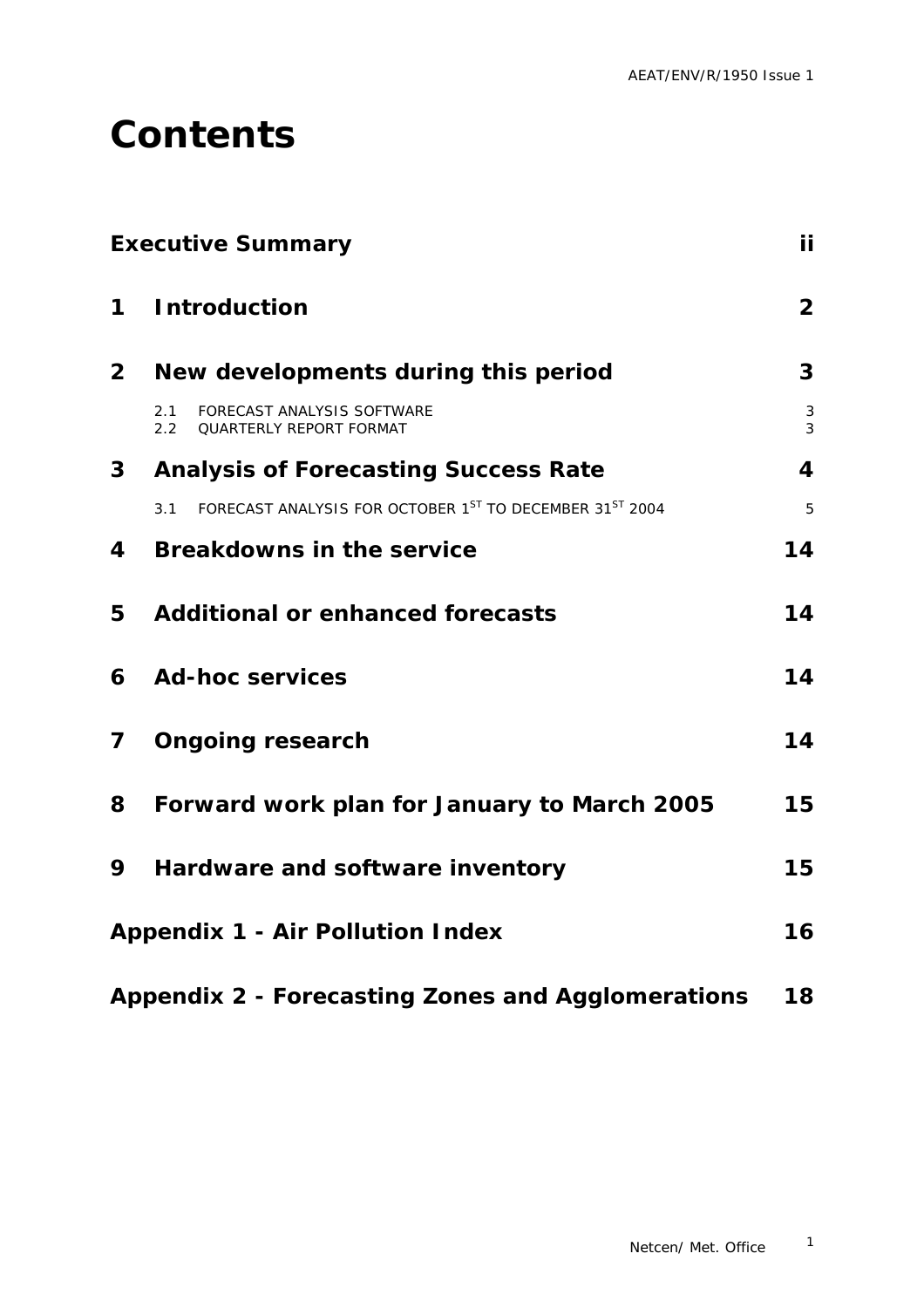## **1 Introduction**

A forecast of the following day's air pollution is prepared every day by Netcen in collaboration with the Met Office. The forecast consists of a prediction of the air pollution descriptor for the worst-case situation in 16 zones and 16 agglomerations over the following 24-hours. Forecasts can be updated and disseminated through Teletext, the World Wide Web and a Freephone telephone number at any time of day, but the most important forecast of the day is the "daily media forecast". This is prepared at 3.00 p.m. for uploading to the internet and Air Quality Communications contractor before 4.00 p.m. each day, and is then included in subsequent air quality bulletins for the BBC, newspapers and many other interested organisations.

This report covers the media forecasts issued between 1st October and 31st December 2004. Results from forecasting models are available each day and are used in constructing the forecast. The forecasters issue predictions for rural, urban background and roadside environments but, for the purposes of this report, these have been combined into a single "worst-case" category.

Twice every week, on Tuesdays and Fridays, we also provide a long-range pollution outlook. This takes the form of a short text message which is emailed to approximately sixty recipients in Defra and other Government Departments, together with the BBC weather forecasters. The outlook is compiled by careful assessment and review of the outputs from our pollution models, which currently run out to 3 days ahead, and by also considering the long-term weather situation.

We continue to provide a quality control system to ensure that the 5-day forecasts provided by the Met. Office to the BBC are consistent with the "daily media forecasts" and long-range pollution outlook provided by Netcen for Defra and the DAs. The BBC requires 5-day air pollution index forecasts for 230 UK towns and cities on their BBC Online service. The quality control work is carried out at around 3.00 p.m. daily, with the forecast updating onto the BBC Online Web site at 4.00 a.m. the following morning.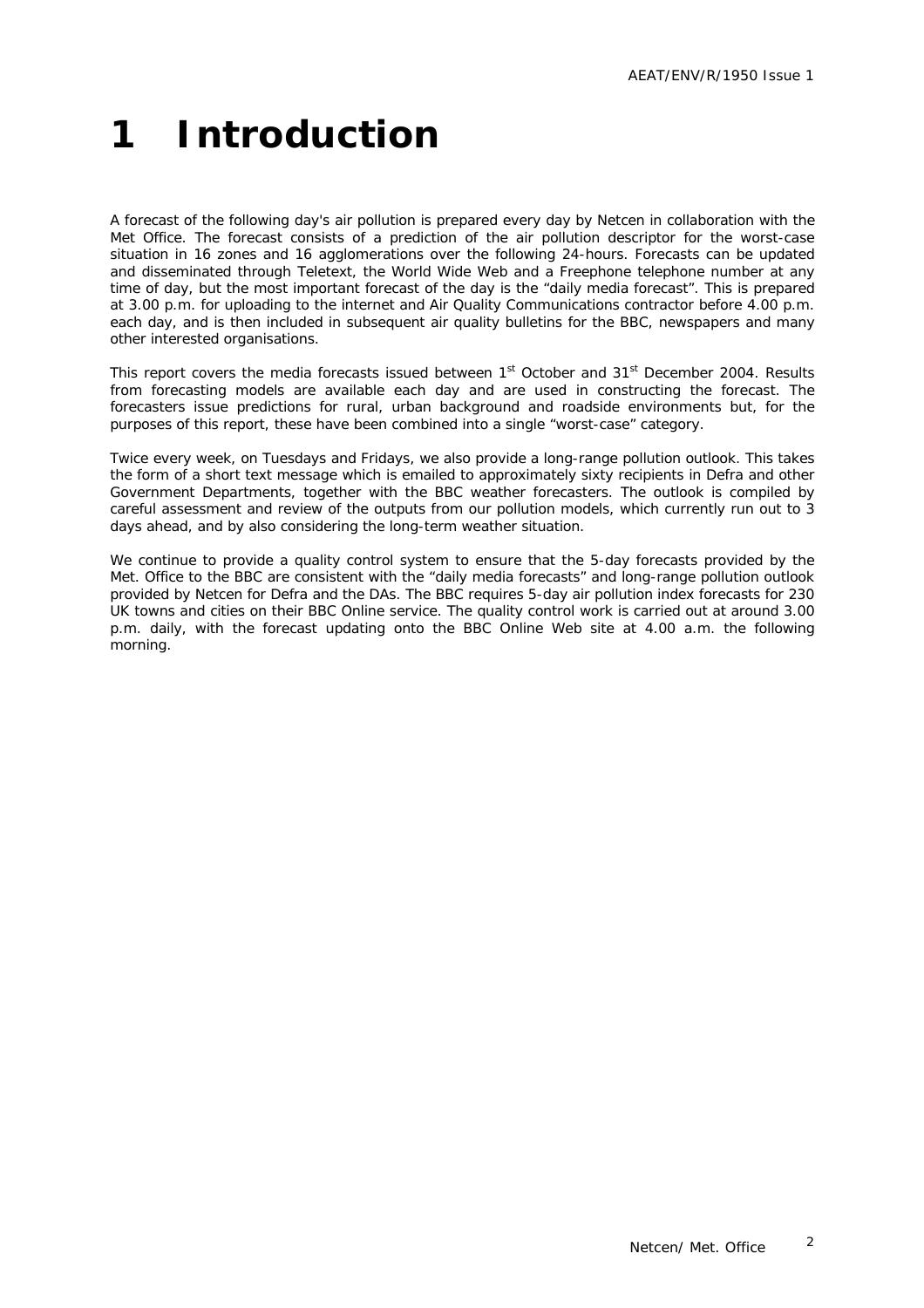### **2 New developments during this period**

### **2.1 FORECAST ANALYSIS SOFTWARE**

The Netcen forecasting analysis software has been updated to include analysis for forecasting success and accuracy after data have been ratified, as well as accounting for alterations after the provisional, as-collected stage. The updated software compares forecasted levels from the date/ time of day issued (normally around 3 pm), with the most up to date data stored on the National Air Quality Archive for the 24 hours that followed the issue of each forecast. This helps to remove or reduce the incidence of obviously faulty data often seen in the as-collected data and therefore improves the overall quality of the analysis results.

### **2.2 QUARTERLY REPORT FORMAT**

An enhanced format for quarterly reports has been agreed with Defra and the Devolved Administrations, including important new features such as:

- υ Clearer graphical formats
- υ Updated information in the text and
- υ Clearer explanation of the analysis results.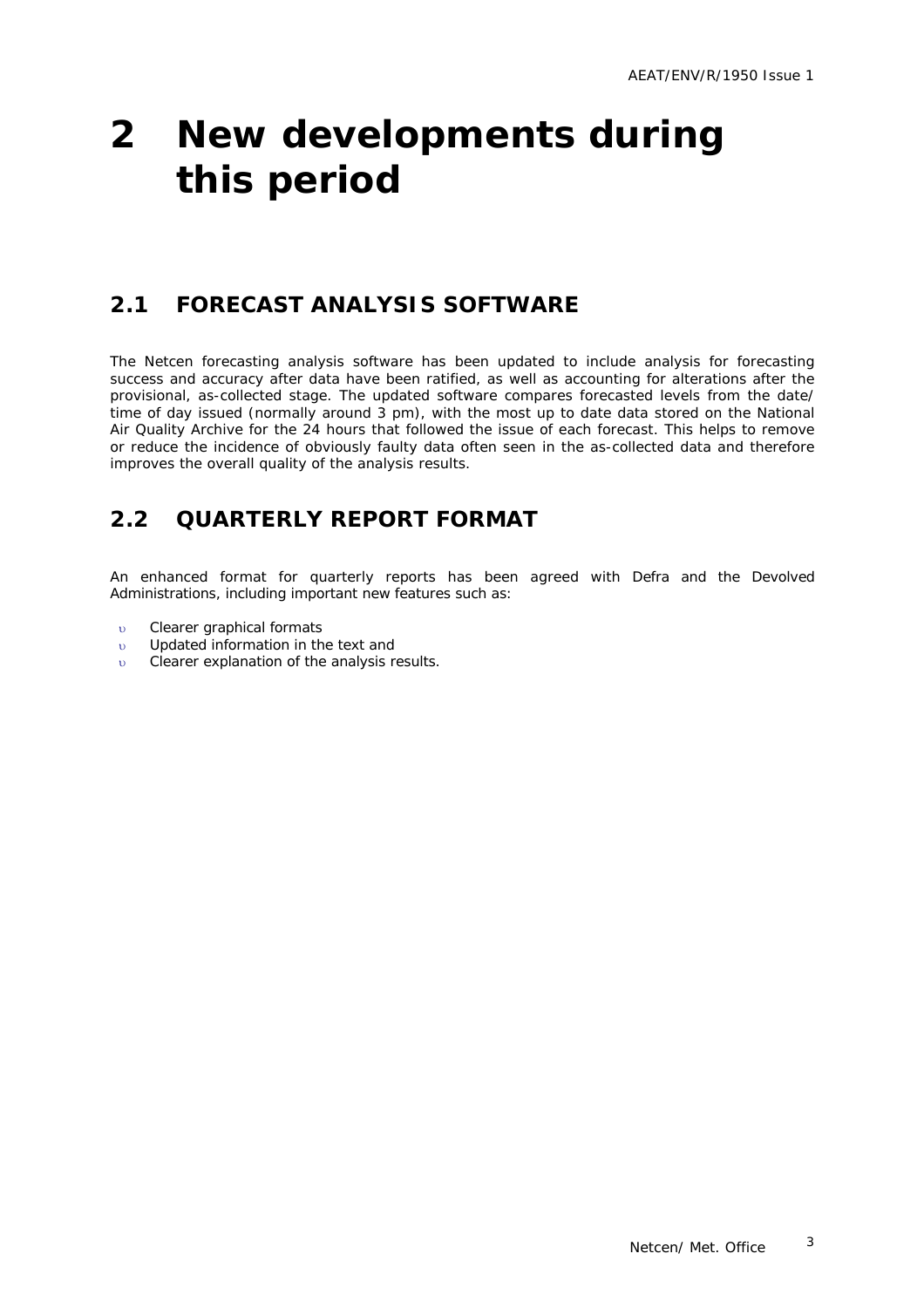## **3 Analysis of Forecasting Success Rate**

Analysis of the forecasting performance is carried out for each of the 16 zones and 16 agglomerations used in the daily forecasting service. Further details of these zones and agglomerations are presented in Appendix 2. Forecasting performance is analysed for a single, general pollutant category rather than for each individual pollutant and has been aligned to the forecasting day (a forecasting day runs from the issue time, generally 3 pm). The analysis is based on latest data in the Air Quality Archive (www.airquality.co.uk), so any obviously faulty data should have been removed.

The analysis treats situations where the forecast index was within  $\pm 1$  of the measured index as a successful prediction, as this is the target accuracy we aim to obtain in the forecast. Because the calculations of accuracy and success rates are based on a success being  $\pm 1$  of the measured index, it is possible to record rates in excess of 100% rather than 'true' percentages. Appendix 1 provides a detailed description of the UK Air Pollution Index.

The forecasting success rates for each zone and agglomeration for October - December 2004 are presented in Tables 3.1 (forecasting performance in zones) and 3.2 (forecasting performance in agglomerations) for 'HIGH' days. Table 3.5 provides a summary for each pollutant of the number of days on which HIGH and above pollution was measured, the maximum exceedence concentration and the day and site at which it was recorded. The forecasting performance Tables 3.1 and 3.2 give:

- The number of 'HIGH' days measured in the PROVISIONAL data
- υ The number of 'HIGH' days forecast
- The number of days with a correct forecast of 'HIGH' air pollution, within an agreement of  $\pm 1$ index value. A HIGH forecast is recorded as correct if air pollution is measured HIGH and the forecast is within  $\pm 1$  index value, or it is forecast HIGH and the measurement is within  $\pm 1$  index value. For example measured index 7 with forecast index 6 counts as correct, as does measured index 6 with forecast index 7.
- υ The number of days when 'HIGH' air pollution was forecast ('f' in the tables) but not measured ('m') on the following day to within an agreement of 1 index value.
- υ The number of days when 'HIGH' air pollution was measured ('m') but had not been forecast ('f') to within an agreement of 1 index value.

The two measures of forecasting performance used in this report are the 'success rate' and the 'forecasting accuracy'.

The forecast success rate (%) is calculated as:

υ (Number of episodes successfully forecast/total number of episodes measured) x 100

The forecast accuracy (%) is calculated as:

υ (Number of episodes successfully forecast/[Number of successful forecasts + number of wrong forecasts]) x 100

The forecasting success rates for 'MODERATE' days or above for each zone and agglomeration are presented in Tables 3.3 (zones) and 3.4 (agglomerations). Table 3.3 and 3.4 give the same information as in Tables 3.1 and 3.2, but summarised for 'MODERATE' days and above.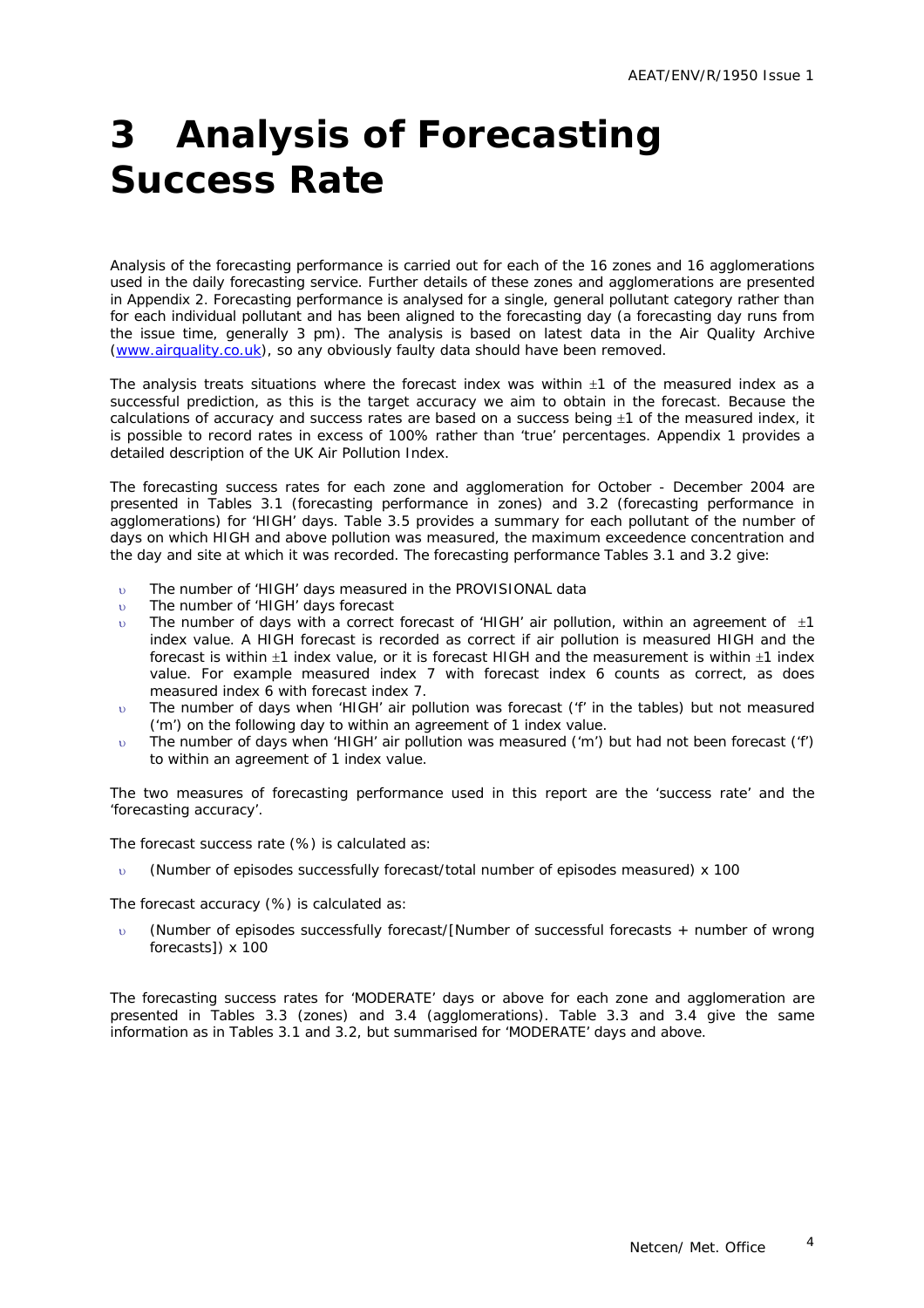### **3.1 FORECAST ANALYSIS FOR OCTOBER 1ST TO DECEMBER 31ST 2004**

| <b>ZONES</b>    | Central<br>Scotland | East<br><b>Mids</b> | Eastern | Greater<br>London Highland | <b>North</b><br>East | <b>North</b><br>East<br>Scotland |     | North North West Northern Scottish South South South West<br>$\alpha$<br>Males Merseyside |     |     |     |     |     | <b>Ireland Borders East Wales West Midlands</b> | Yorkshire & <b>Overall</b> |  |
|-----------------|---------------------|---------------------|---------|----------------------------|----------------------|----------------------------------|-----|-------------------------------------------------------------------------------------------|-----|-----|-----|-----|-----|-------------------------------------------------|----------------------------|--|
| measured days   | 0                   |                     |         |                            |                      | υ                                |     | ∠                                                                                         |     |     |     |     |     |                                                 |                            |  |
| forecasted days | 0                   |                     |         |                            |                      |                                  |     |                                                                                           |     |     |     |     |     |                                                 |                            |  |
| $ok$ (f and m)  |                     |                     |         |                            |                      |                                  |     |                                                                                           |     |     |     |     |     |                                                 |                            |  |
| wrong (f not m) | 0                   |                     |         |                            |                      |                                  |     |                                                                                           |     |     |     |     |     |                                                 |                            |  |
| wrong (m not f) | 0                   |                     |         |                            |                      | 0                                |     | C.                                                                                        |     |     |     |     |     |                                                 | 0                          |  |
| success %       | 100                 | 100                 |         | 100                        | 100                  | 100                              | 100 | 0                                                                                         | 100 | 100 | 100 | 100 | 100 | 100                                             | 100                        |  |
| accuracy %      |                     |                     |         |                            |                      |                                  |     |                                                                                           |     |     |     |     |     |                                                 | 0                          |  |

#### **Table 3.1 - Forecast Analysis for UK Zones 'HIGH' band and above \***

#### **Table 3.2 - Forecast Analysis for UK Agglomerations 'HIGH' band and above \***

| AGGLOMERATIONS   Belfast UA   Brighton/Worthing/ |     | --<br>Littlehampton | <b>Bristol UA</b> | Cardiff UA | Edinburgh UA | Glasgow UA | <b>Greater Manchester</b><br>UA | Leicester UA | Liverpool UA |
|--------------------------------------------------|-----|---------------------|-------------------|------------|--------------|------------|---------------------------------|--------------|--------------|
| measured days                                    |     |                     |                   |            |              |            |                                 |              |              |
| forecasted days                                  |     |                     |                   |            |              |            |                                 |              |              |
| ok (f and m)                                     |     |                     |                   |            |              |            |                                 |              |              |
| wrong (f not m)                                  |     |                     |                   |            |              |            |                                 |              |              |
| wrong (m not f)                                  |     |                     |                   |            |              |            |                                 |              |              |
| success %                                        | 100 | 100                 | 100               | 100        | 100          | 100        | 100                             | 100          | 100          |
| accuracy %                                       |     |                     |                   |            |              |            |                                 |              |              |

| <b>AGGLOMERATIONS</b> | Nottingham UA | Portsmouth UA | Sheffield UA     | Swansea UA | Tyneside | <b>West Midlands UA</b> | West Yorkshire UA | Overall |
|-----------------------|---------------|---------------|------------------|------------|----------|-------------------------|-------------------|---------|
| measured days         |               |               |                  |            |          |                         |                   |         |
| forecasted days       |               |               |                  |            |          |                         |                   |         |
| ok (f and m)          |               |               |                  |            |          |                         |                   |         |
| wrong (f not m)       |               |               |                  |            |          |                         |                   |         |
| wrong (m not f)       |               |               |                  |            |          |                         |                   |         |
| success %             | 100           | 100           | 100 <sub>1</sub> | 100        | 100      | 100                     | 100               | 100     |
| accuracy %            |               |               |                  |            |          |                         |                   |         |

**\* All performance statistics are based on provisional data. Obviously incorrect data due to instrumentation faults have been removed from the analyses.** 

 **Please refer to the start of section 3 for an explanation of the derivation of the various statistics, figures >100 % may occur.**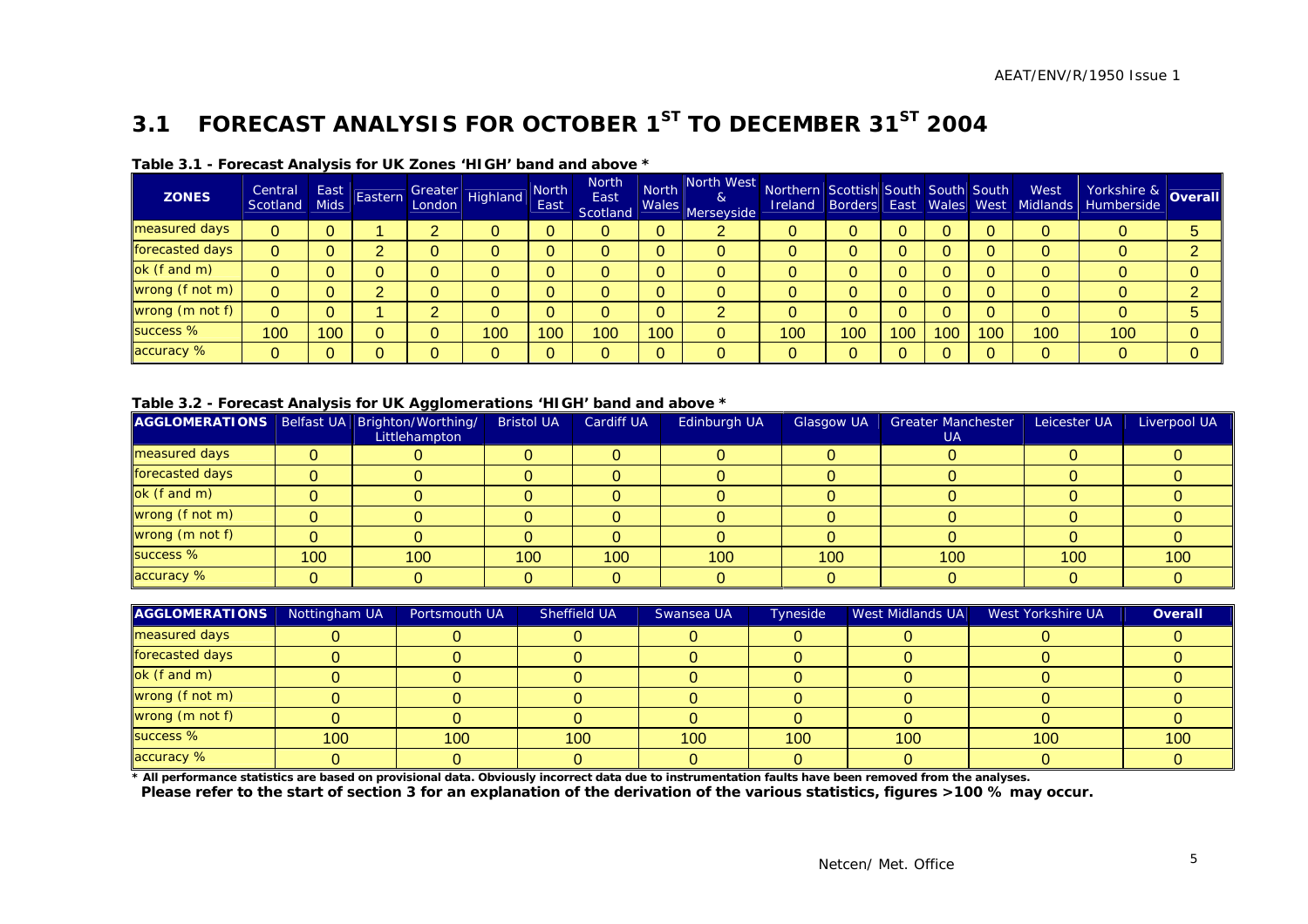| <b>ZONES</b>      | Central $\ $<br>Scotland   Mids | East | Eastern |     | Greater<br>London Highland | <b>North</b><br>East | <b>North</b><br>East<br>Scotland | North<br>Wales. | $\parallel$ North West $\parallel$<br>&<br>Merseyside | Northern Scottish South South South |     |     |     |     |     | Northern Scottish South South South West Yorkshire & Overall<br> Ireland Borders East Wales West Midlands Humberside Overall |     |
|-------------------|---------------------------------|------|---------|-----|----------------------------|----------------------|----------------------------------|-----------------|-------------------------------------------------------|-------------------------------------|-----|-----|-----|-----|-----|------------------------------------------------------------------------------------------------------------------------------|-----|
| measured days     |                                 |      | 12      | 20  | 16                         |                      | 0                                | $\mathbf{0}$    |                                                       |                                     |     |     |     |     |     |                                                                                                                              | 64  |
| forecasted days   |                                 |      |         | 17  |                            |                      | $\mathbf 0$                      | 4               |                                                       |                                     |     | 6   | 6   | 10  |     |                                                                                                                              | 61  |
| ok (f and m)      |                                 |      | Ω       | 22  | 17                         |                      | $\mathbf 0$                      | 4               |                                                       |                                     |     |     |     |     |     |                                                                                                                              | 77  |
| wrong (f not m)   | $\Omega$                        |      |         | 4   |                            |                      | 0                                | $\mathbf{0}$    |                                                       |                                     |     |     |     |     |     |                                                                                                                              | 23  |
| wrong (m not f)   |                                 |      |         |     |                            |                      | 0                                | $\mathbf{0}$    |                                                       |                                     |     |     |     |     |     |                                                                                                                              | 17  |
| success %         | 100                             | 100  | 67      | 110 | 106                        | 200                  | 100                              | 100             | 33                                                    | 300                                 | 100 | 350 | 100 | 167 | 100 | 40                                                                                                                           | 120 |
| <b>Accuracy %</b> | 100                             | 33   | 47      | 73  | 89                         | 100                  | 0                                | 100             | 25                                                    | 100                                 |     | 88  | 50  | 42  | 50  | 33                                                                                                                           | 66  |

#### **Table 3.3 - Forecast Analysis for UK Zones 'MODERATE' band and above \***

#### **Table 3.4 - Forecast Analysis for UK Agglomerations 'MODERATE' band and above \***

| AGGLOMERATIONS   Belfast UA   Brighton/Worthing/ |     |               | <b>Bristol UA</b> | <b>Cardiff UA</b> | Edinburgh UA | <b>Glasgow UA</b> | <b>Greater Manchester</b> | Leicester UA | Liverpool UA |
|--------------------------------------------------|-----|---------------|-------------------|-------------------|--------------|-------------------|---------------------------|--------------|--------------|
|                                                  |     | Littlehampton |                   |                   |              |                   | UA.                       |              |              |
| measured days                                    |     |               |                   |                   |              |                   |                           |              |              |
| forecasted days                                  |     |               |                   |                   |              |                   |                           |              |              |
| ok (f and m)                                     |     |               |                   |                   |              |                   |                           |              |              |
| wrong (f not m)                                  |     |               |                   |                   |              |                   |                           |              |              |
| wrong (m not f)                                  |     |               |                   |                   |              |                   |                           |              |              |
| success %                                        | 100 | 100           | 175               | 200               | 100          | 133               | 117                       | 100          |              |
| <b>Accuracy %</b>                                | 50  |               | 70                | 67                |              | 57                | 70                        |              |              |

| <b>AGGLOMERATIONS</b> | Nottingham UA | Portsmouth UA | Sheffield UA | Swansea UA | Tyneside | West Midlands UA | West Yorkshire UA | Overall |
|-----------------------|---------------|---------------|--------------|------------|----------|------------------|-------------------|---------|
| measured days         |               |               |              |            |          |                  |                   | 29      |
| forecasted days       |               |               |              |            |          |                  |                   | 48      |
| ok (f and m)          |               |               |              |            |          |                  |                   | 37      |
| wrong (f not m)       |               |               |              |            |          |                  |                   | 23      |
| wrong (m not f)       |               |               |              |            |          |                  |                   |         |
| success %             | 100           | 100           | 100          | 100        | 100      | 150              | 100               | 128     |
| <b>Accuracy %</b>     |               | 20            |              | 75         |          | 75               | 67                | 56      |

**\* All performance statistics are based on provisional data. Obviously incorrect data due to instrumentation faults have been removed from the analyses.** 

**Please refer to the start of section 3 for an explanation of the derivation of the various statistics, figures >100 % may occur.**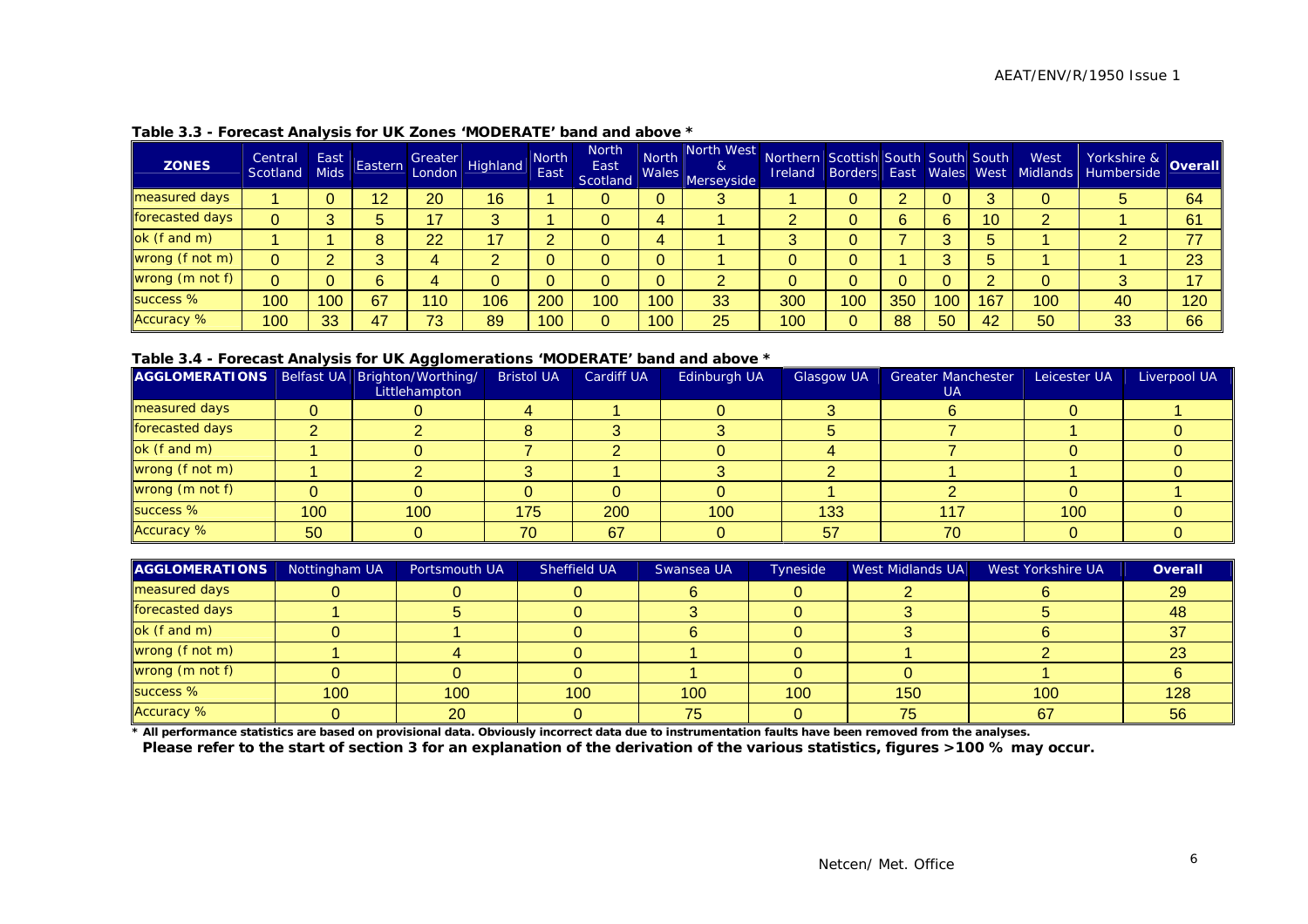| <b>Pollutant</b>         | <b>High</b><br>days | <b>Moderate</b><br>days | Max.<br>conc.<br>$(\mu g)$<br>$/m^3$ ) * | <b>Site with</b><br>max. conc. | Zones or<br>Agglomeration                     | Date of<br>max conc. | <b>Forecast</b><br><b>SUCCESS</b><br><b>HIGH</b><br>days<br>$(\%)$ |
|--------------------------|---------------------|-------------------------|------------------------------------------|--------------------------------|-----------------------------------------------|----------------------|--------------------------------------------------------------------|
| Ozone                    | $\Omega$            | 20                      | 118                                      | <b>St Osyth</b>                | Eastern                                       | 2/10/04              | N/a                                                                |
| $PM_{10}$<br>gravimetric | $\overline{4}$      | 28                      | 139                                      | Preston                        | <b>North West</b><br>and<br><b>Merseyside</b> | 8/12/04              | $\mathbf 0$                                                        |
| NO <sub>2</sub>          | $\Omega$            | 5                       | 361                                      | London<br>Marylebone<br>Road   | <b>Greater</b><br>London                      | 9/11/04              | N/a                                                                |
| SO <sub>2</sub>          | $\Omega$            | 3                       | 319                                      | Southend<br>on Sea             | Eastern                                       | 13/12/04             | N/a                                                                |
| CO                       | $\Omega$            | $\mathbf 0$             |                                          |                                |                                               |                      | N/a                                                                |

#### **Table 3.5 – Summary of episodes October to December 2004 (Based on latest provisional data)**

\* Maximum concentration relate to 8 hourly running mean or hourly mean for ozone, 24 hour running mean for PM<sub>10</sub>, hourly mean for NO<sub>2</sub>, 15 minute mean for SO<sub>2</sub> and 8 hour running mean for CO.

#### **General Observations**

The fourth quarter was characterised by some localised pollution events, wider-spread effects over Bonfire Night weekend and two periods of elevated particulate levels measured in foggy, still weather.

Four HIGH days were seen for  $PM_{10}$  during this period, two of these were as a result of Bonfire Night celebrations on the evenings of  $5<sup>th</sup>$  and  $6<sup>th</sup>$  November. HIGH days were also measured on the 8<sup>th</sup> and 9<sup>th</sup> December during a period of still, foggy weather at Preston, due to localised combustion activities. Bonfire Night was not considered to be a special pollution event this year when compared with measurements made from the last five years.

Three MODERATE days were measured for sulphur dioxide at three separate locations and five MODERATE days for nitrogen dioxide at Marylebone Road over this quarter. Marylebone Road also measured 13 MODERATE days due to particulates.

Ozone MODERATE levels were recorded sporadically throughout the quarter but remained mainly LOW at the majority of sites, as could be expected for the time of year.

Figures 3.1 – 3.3 show the trends of pollutants in graphical form. A site-by-site breakdown is given in Figures 3.4a and 3.4b.

#### **O3**

Ozone reached the MODERATE band at only two rural sites- Strath Vaich and St Osyth. Weather conditions over this quarter were not conducive to significant ozone formation, as expected for autumn and winter months.

#### **PM10**

The two highest particulate 24-hour running means associated with Bonfire Night celebrations were calculated to be 117 ug/m<sup>3</sup> (gravimetric PM10) on 6<sup>th</sup> November and 112 ug/m<sup>3</sup> on the 7<sup>th</sup>, both for London Hillingdon as a result of celebrations held on the evening of Saturday  $6<sup>th</sup>$ . These measurements corresponded to Index 8 (HIGH band), index 6 (MODERATE band) was forecast for the London area over that weekend. Eight sites measured MODERATE levels of particulate PM10 on the 5<sup>th</sup> November, five of these in London and at an additional 5 sites (ie 13 sites in total) on the  $6<sup>th</sup>$  November in terms of 24-hour running means.

An area of high pressure was situated to the south-west of the UK during the Bonfire Night weekend, with unsettled weather moving in from the north. MODERATE levels were also measured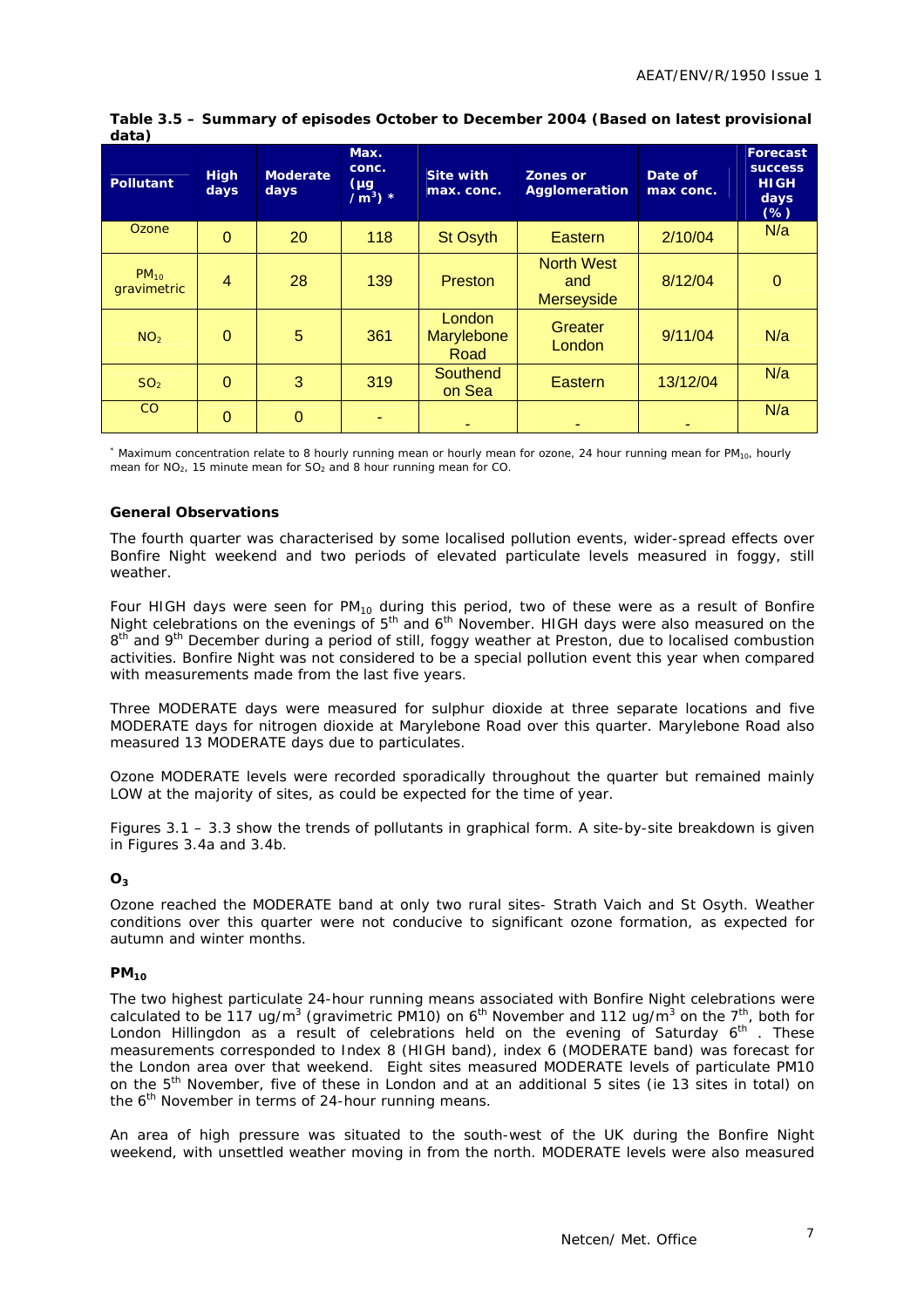at Port Talbot, Cardiff and four additional London sites due to the celebrations and settled weather over that weekend. Middlesborough was the only site in the north of England to measure MODERATE PM10 due to firework celebrations. The Plymouth site also measured MODERATE levels over that period due to an unconnected event (paving works). MODERATE levels were predicted with a fair degree of accuracy in the forecasting process, with a good agreement on the regional trends experienced over the Bonfire Night weekend .

Five sites measured MODERATE levels of  $PM_{10}$  on the  $8<sup>th</sup>$  and  $11<sup>th</sup>$  of December, during foggy and cloudy weather conditions in a period when an area of high pressure lay to the south-east of the UK. Exceedences were geographically widespread on the  $8<sup>th</sup>$ , but were mainly confined to the London area on the 11<sup>th</sup>. VERY HIGH band concentrations (index 10) were calculated for the 8<sup>th</sup> and 9<sup>th</sup> December at Preston as a result of a series of very large hourly average measurements on the evening of the 8<sup>th</sup> (maximum gravimetric 24-hr running mean calculated to be 139 ug/m3 on the  $8<sup>th</sup>$ ; a localised combustion activity was identified as the source. This was not successfully forecasted to within one index band.

Figure 3.2 shows the trends in  $PM_{10}$  levels over this period.

#### **NO<sub>2</sub>**

Nitrogen dioxide levels rose into the MODERATE band on five days at London Marylebone Road; these appeared to be traffic-related measurements.

#### **SO<sub>2</sub>**

Sulphur dioxide levels did not reach the HIGH band during this period. MODERATE levels were measured at 3 sites: Grangemouth (271 ug/m3 on  $10<sup>th</sup>$  October), Thurrock (279 ug/m3 on the evening of 9<sup>th</sup> December) and Southend on Sea (319 ug/m3 on  $13<sup>th</sup>$  December with elevated concentrations for most of that day), probably as a result of local industrial emissions for all examples and still, settled weather for the December incidents.

Figure 3.3 shows the trends in  $SO<sub>2</sub>$  levels over this period with  $NO<sub>2</sub>$  also included.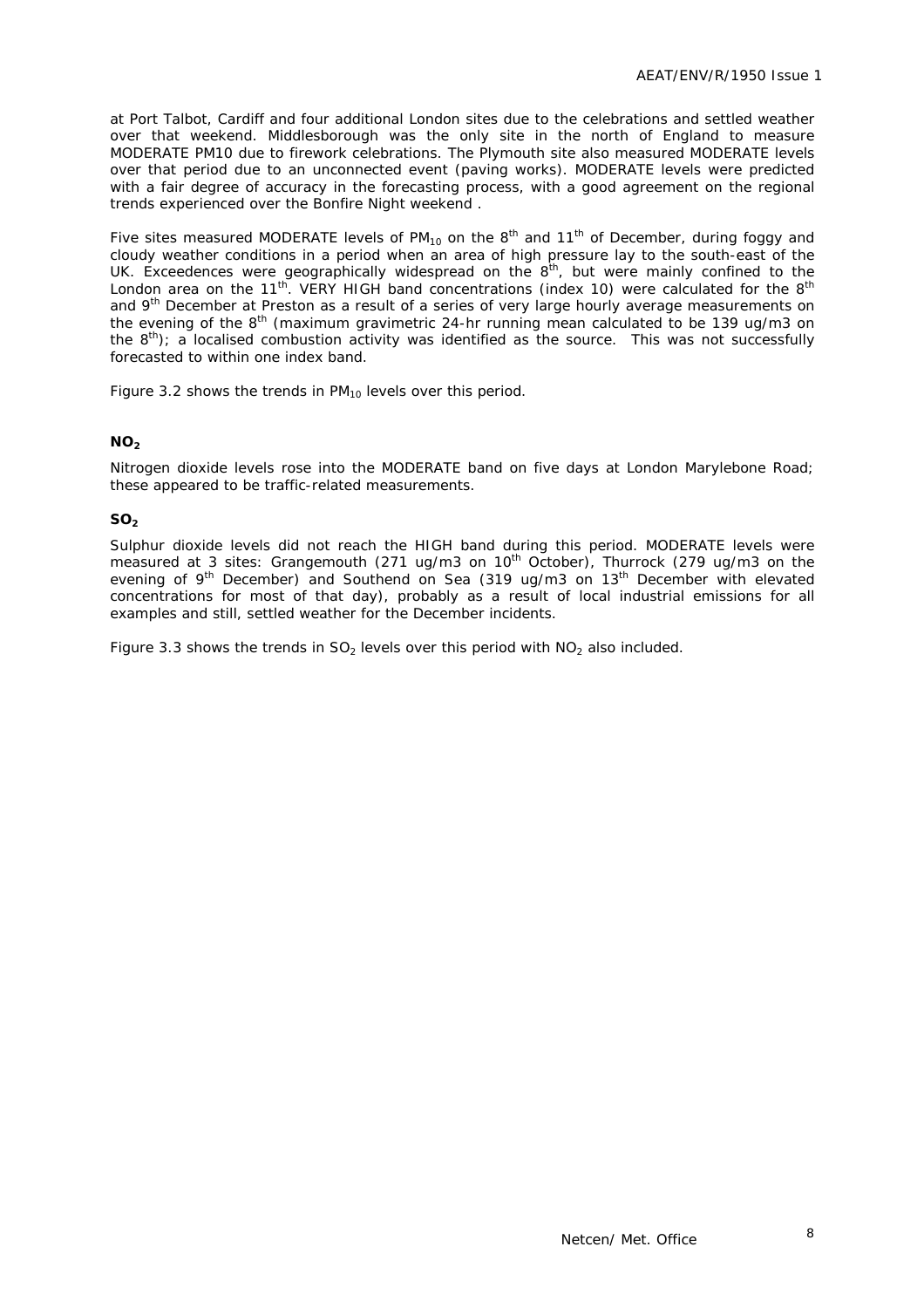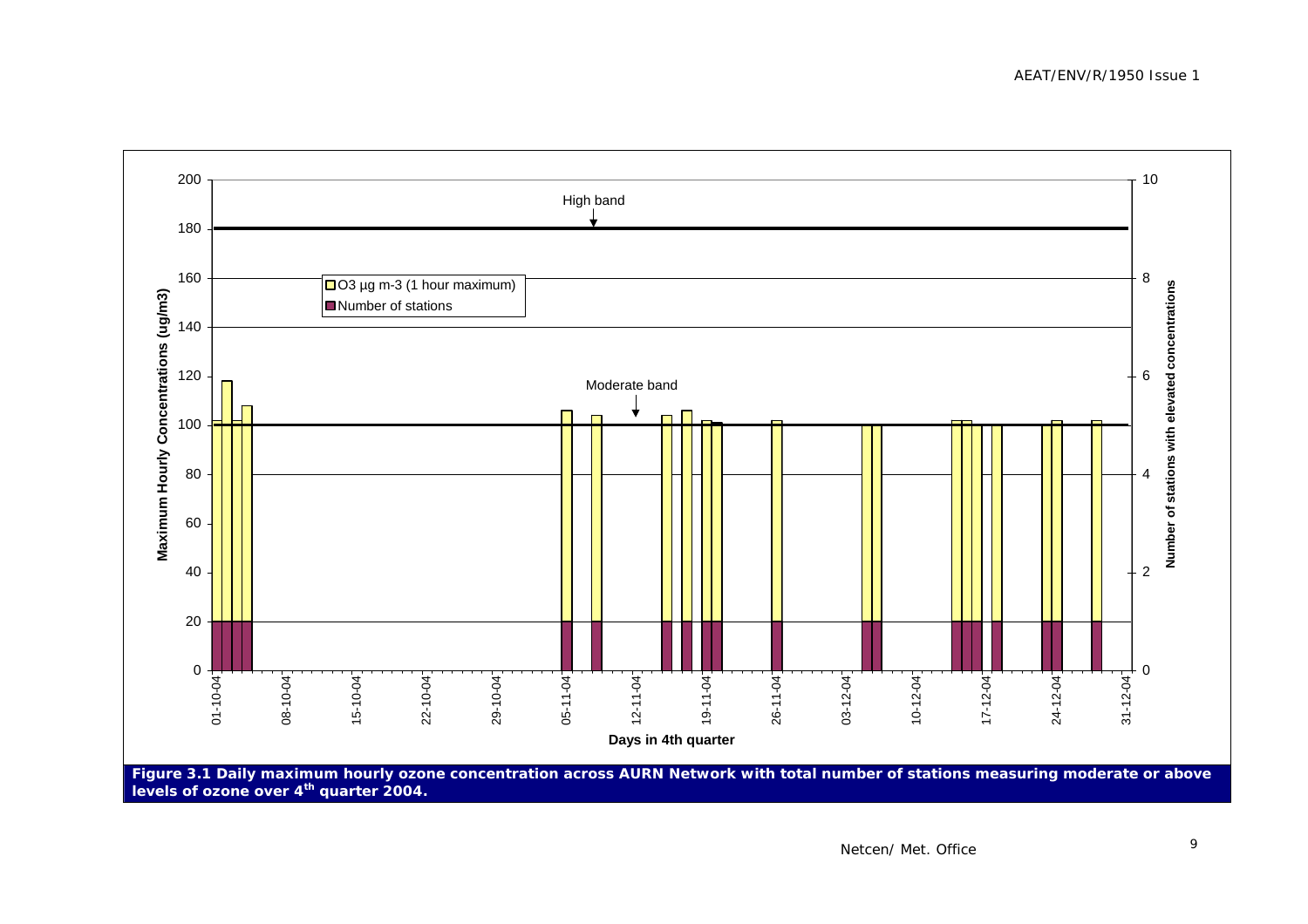

**moderate or above levels over the 4th quarter 2004**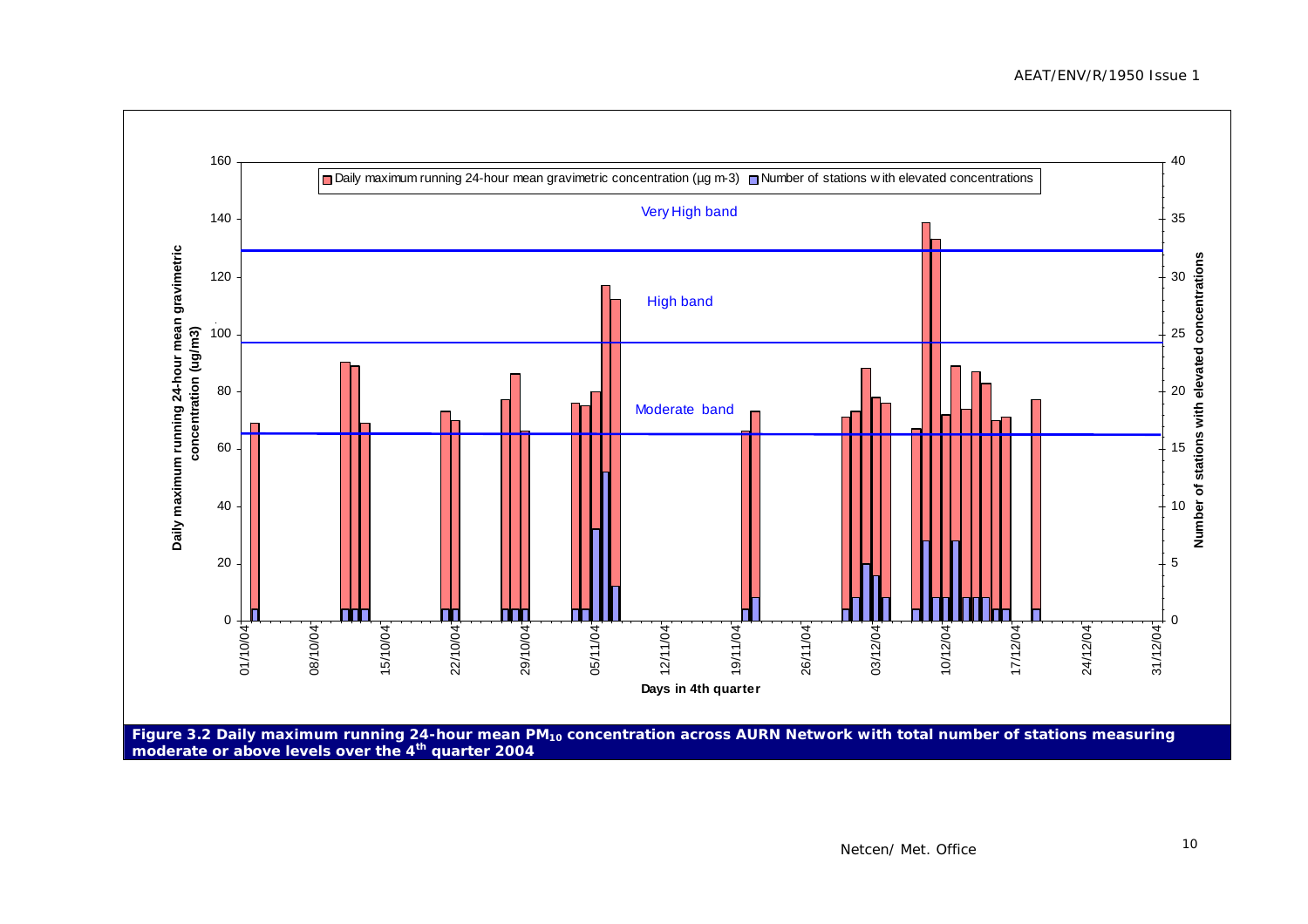

Figure 3.3 Maximum 15 minute average concentrations of SO<sub>2</sub> and hourly average of NO2 across AURN Network with total **number of stations measuring moderate or above levels over the 4th quarter 2004**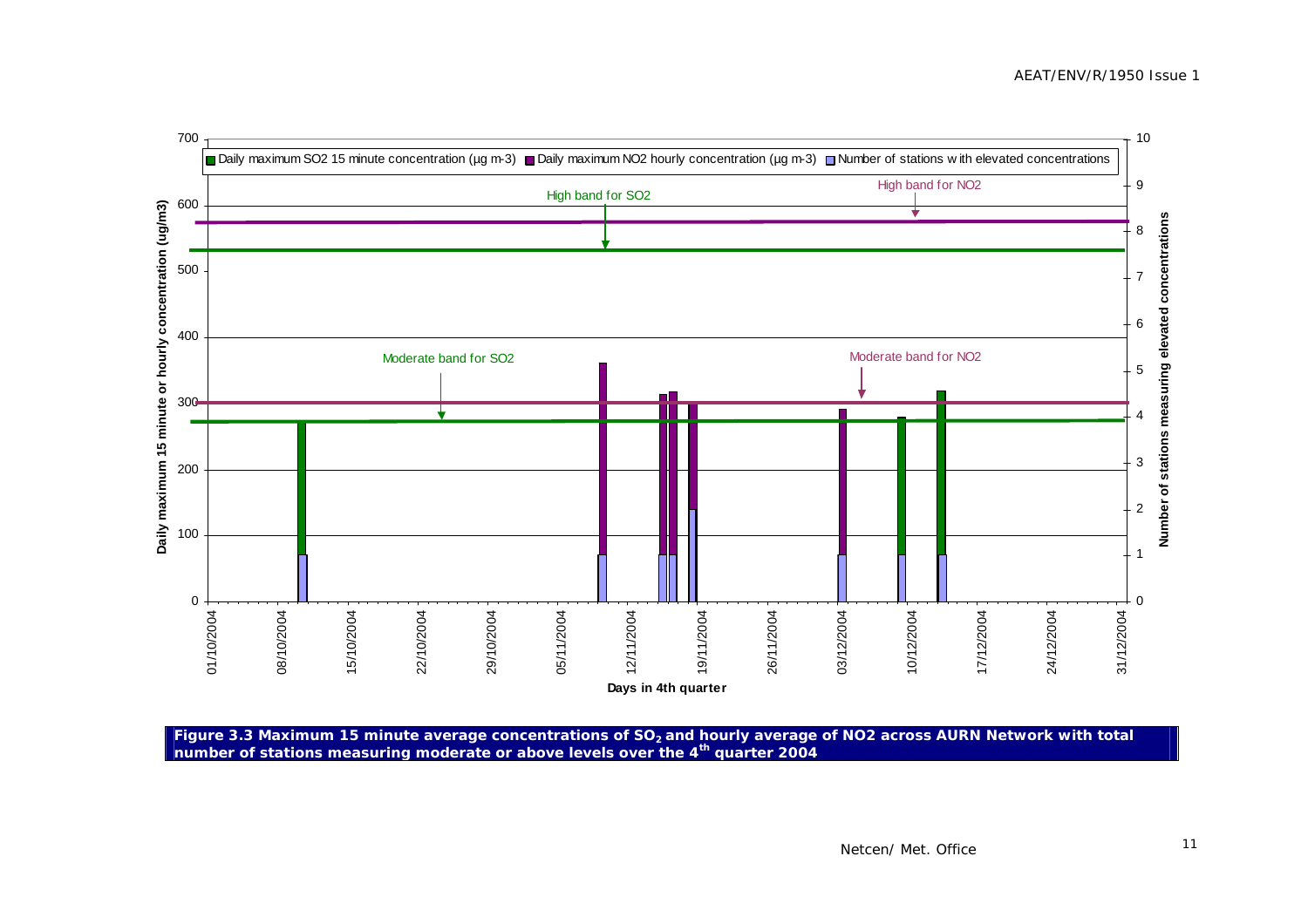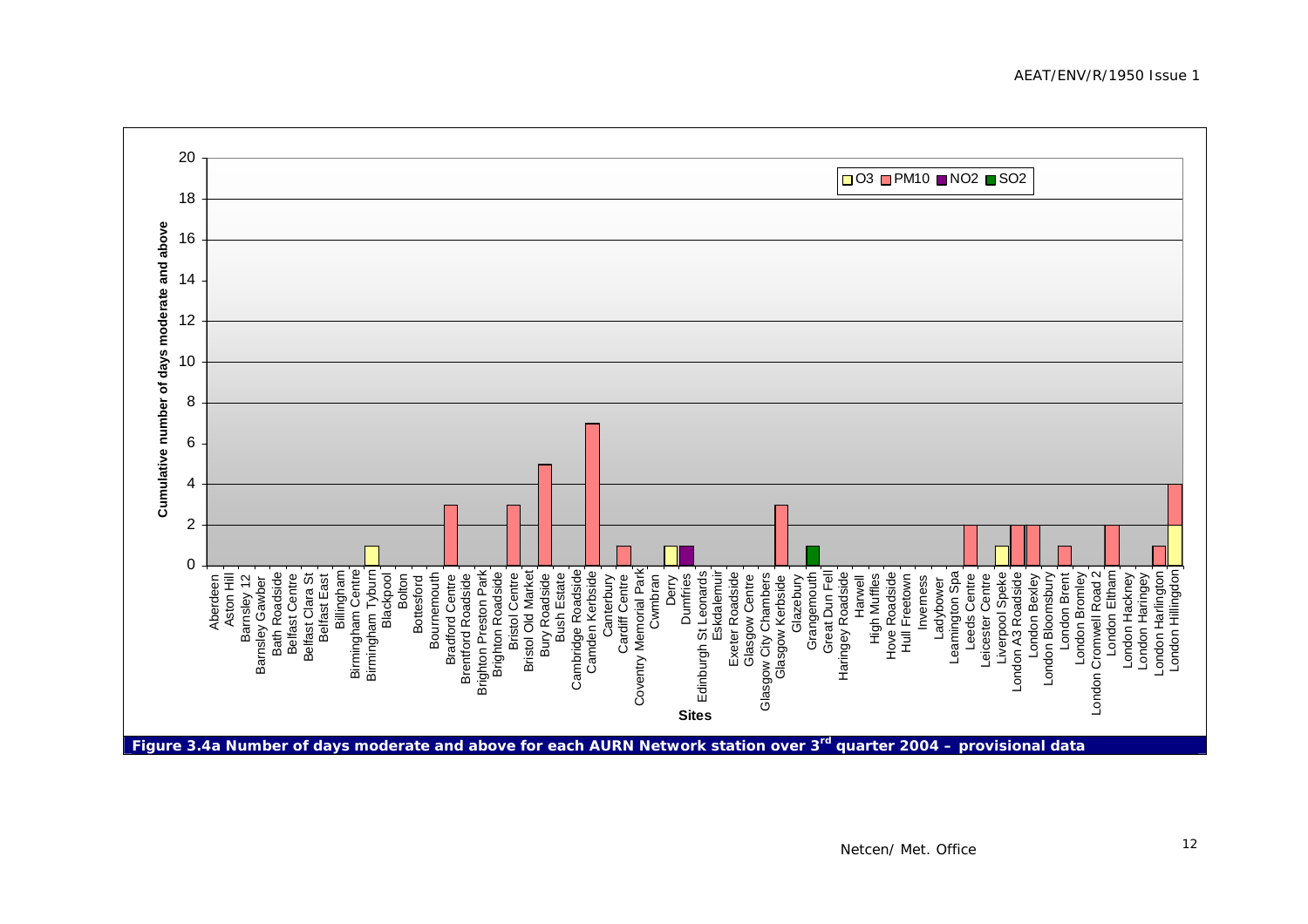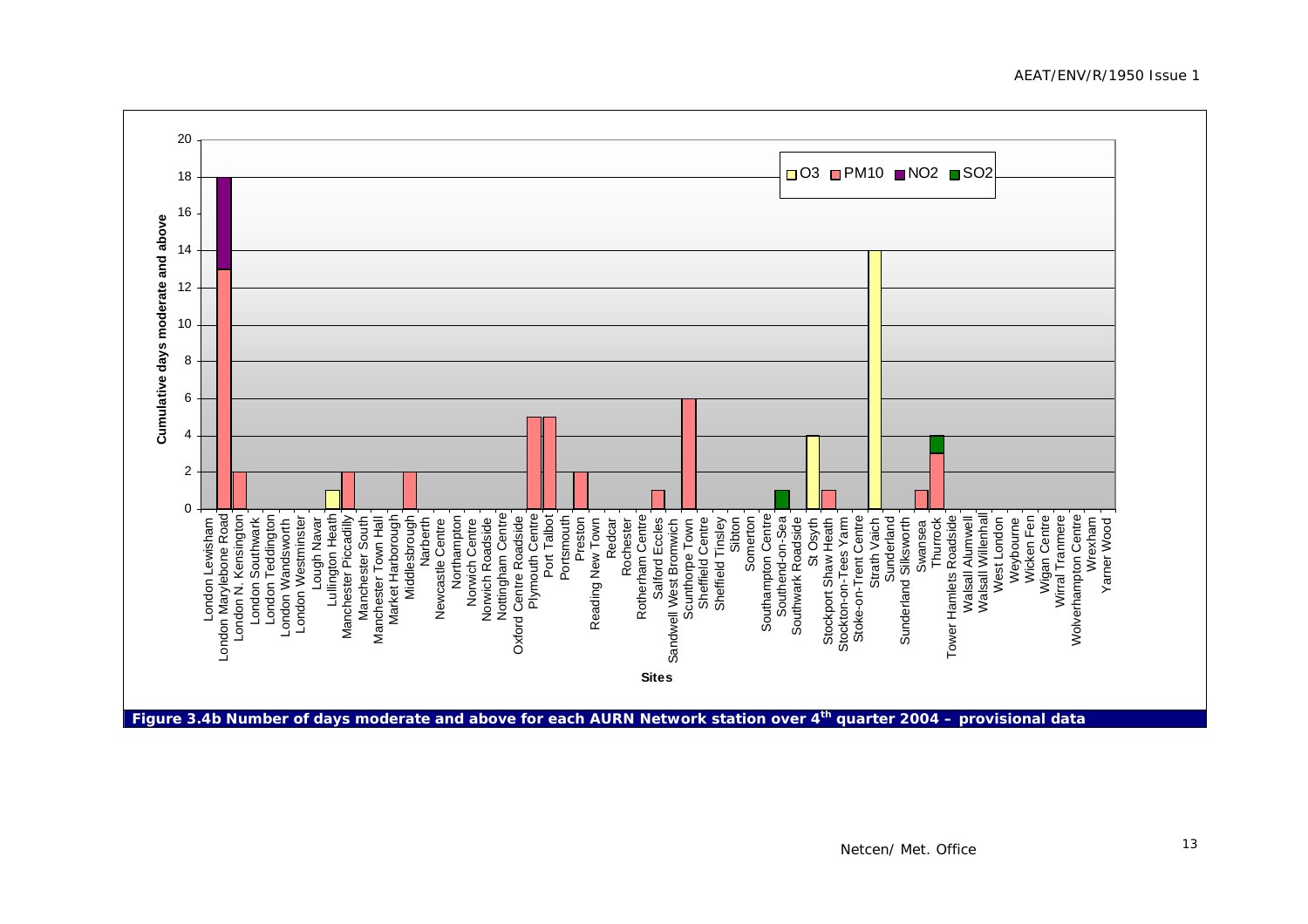## **4 Breakdowns in the service**

All bulletins were successfully delivered to the Air Quality Communications contractor on time. There were no reported breakdowns in the service over this three-month period.

### **5 Additional or enhanced forecasts**

No formal enhanced forecasts can be issued until the format of the enhanced service has been agreed with Defra and the Devolved Administrations.

The air pollution forecast is always re-issued to Teletext, Web and Freephone services at 10.00 local time each day, but will only be updated when the pollution situation is changing.

The bi-weekly air pollution outlooks have continued to be delivered successfully to Defra and other government departments by email on Tuesdays and Fridays.

### **6 Ad-hoc services**

No ad-hoc reports were issued this period, although a summary email was produced detailing measurements made over the Bonfire Night weekend.

### **7 Ongoing research**

Netcen and the Met office will also continue to:

- 1. Investigate ways of using automatic software systems to streamline the activities within the forecasting process, thus allowing forecasters to spend their time more efficiently considering the most accurate forecasts.
- 2. Research the chemistry used in our models, in particular the  $NO<sub>x</sub>$ -NO<sub>2</sub> conversion used in NAME, and the chemical schemes for secondary  $PM_{10}$  and ozone.
- 3. Improve the NAME model runs that can be used for ad-hoc analyses, in particular with regard to investigating the possible long-range transport of PM<sub>10</sub> pollution from forest fires in Russia and the long-range transport of particles from Saharan Dust Storms.
- 4. Improve and update the emissions inventories used in our models.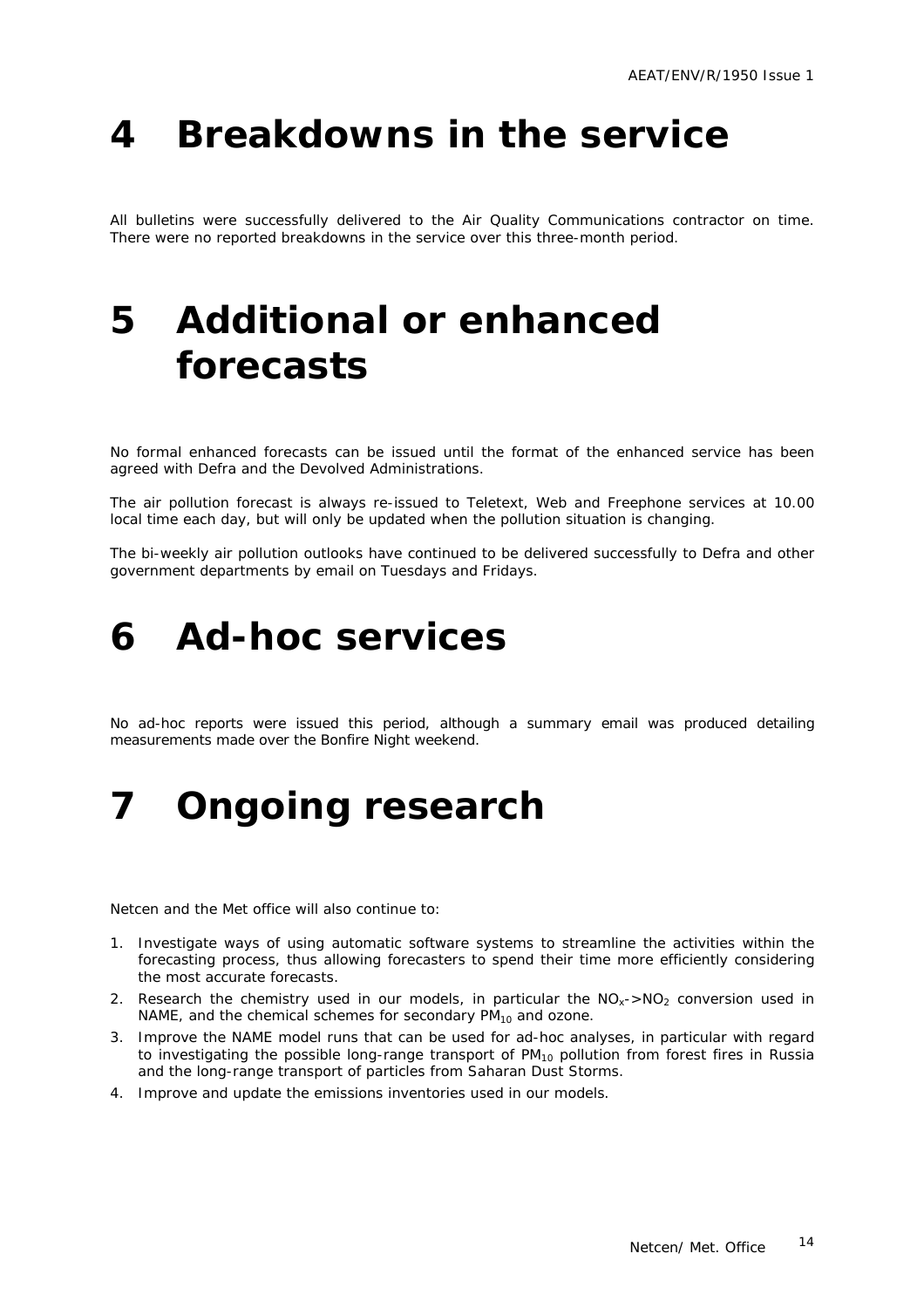## **8 Forward work plan for January to March 2005**

Major tasks include:

- υ Ongoing daily air pollution forecasting activities.
- υ Ongoing improvements to NAME model, including:
	- o Improved modelling over steep topographical gradients
	- o Higher resolution model runs with reduced statistical noise
	- o Update of emissions inventory used in the model.
- υ Publication of quarters 1 to 4 2004 reports on the Air Quality Archive Web Site.

## **9 Hardware and software inventory**

Defra and the Devolved Administrations own the code for the ozone and secondary  $PM_{10}$  models, but not the graphical interface for these. Defra and the Devolved Administrations own the software for delivering the air pollution forecast to the Air Quality Communications system. Defra and the Devolved Administrations also own the web pages used to display the forecasts.

No computer hardware being used on this project is currently owned by Defra and the Devolved Administrations.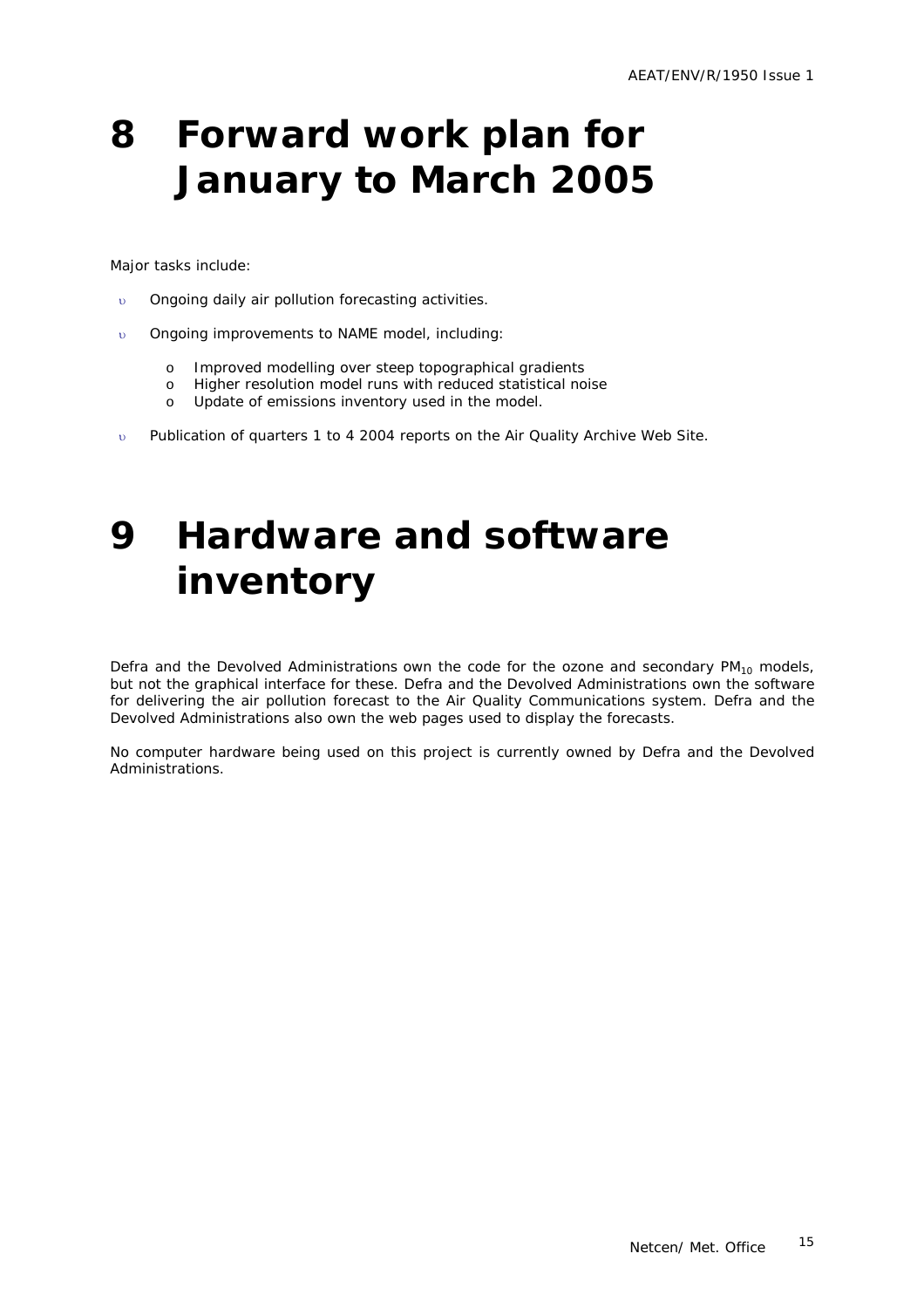# **Appendix 1 - Air Pollution Index**

### **CONTENTS**

1 Table showing the Air Pollution index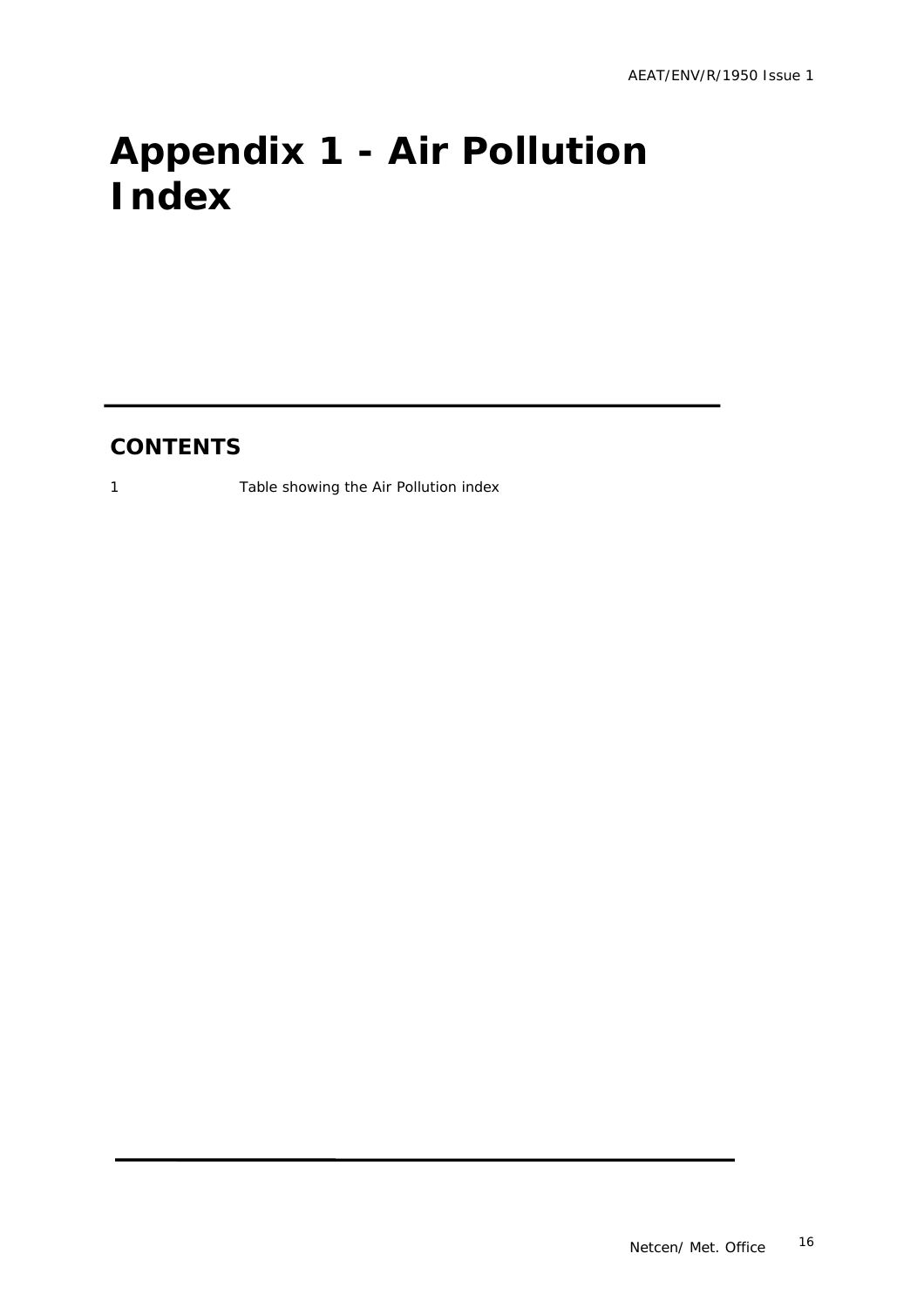#### AEAT/ENV/R/1950 Issue 1

### **The UK Air Pollution Indices**

| Old<br><b>Banding</b> | <b>Index</b>    | Ozone 8-hourly/<br><b>Hourly mean</b> |                | <b>Nitrogen Dioxide</b><br><b>Hourly Mean</b> |                | <b>Sulphur Dioxide</b><br><b>15-Minute Mean</b> |                | <b>Carbon Monoxide</b><br>8-Hour Mean | <b>PM<sub>10</sub> Particles</b><br>24-Hour Mean |                         |
|-----------------------|-----------------|---------------------------------------|----------------|-----------------------------------------------|----------------|-------------------------------------------------|----------------|---------------------------------------|--------------------------------------------------|-------------------------|
|                       |                 | $\mu$ gm <sup>-3</sup>                | ppb            | $\mu$ gm <sup>-3</sup>                        | ppb            | $\mu$ gm <sup>-3</sup>                          | ppb            | $mgm^{-3}$                            | ppm                                              | $\mu$ gm <sup>-3</sup>  |
| <b>LOW</b>            |                 |                                       |                |                                               |                |                                                 |                |                                       |                                                  |                         |
|                       |                 | $0 - 32$                              | $0 - 16$       | $0 - 95$                                      | $0 - 49$       | $0 - 88$                                        | $0 - 32$       | $0 - 3.8$                             | $0.0 - 3.2$                                      | $0 - 16$                |
|                       |                 | $33 - 66$                             | $17 - 32$      | 96-190                                        | 50-99          | 89-176                                          | $33 - 66$      | $3.9 - 7.6$                           | $3.3 - 6.6$                                      | $17 - 32$               |
|                       | 3               | 67-99                                 | $33 - 49$      | 191-286                                       | 100-149        | $177 - 265$                                     | 67-99          | $7.7 - 11.5$                          | $6.7 - 9.9$                                      | $33 - 49$               |
| <b>MODERATE</b>       |                 |                                       |                |                                               |                |                                                 |                |                                       |                                                  |                         |
|                       | 4               | 100-126                               | $50 - 62$      | 287-381                                       | 150-199        | 266-354                                         | 100-132        | $11.6 - 13.4$                         | $10.0 - 11.5$                                    | 50-57                   |
|                       | 5               | 127-152                               | $63 - 76$      | 382-477                                       | 200-249        | 355-442                                         | 133-166        | $13.5 - 15.4$                         | $11.6 - 13.2$                                    | 58-66                   |
|                       | 6               | 153-179                               | 77-89          | 478-572                                       | 250-299        | 443-531                                         | 167-199        | $15.5 - 17.3$                         | $13.3 - 14.9$                                    | $67 - 74$               |
| <b>HIGH</b>           |                 |                                       |                |                                               |                |                                                 |                |                                       |                                                  |                         |
|                       |                 | 180-239                               | $90 - 119$     | 573-635                                       | 300-332        | 532-708                                         | 200-266        | $17.4 - 19.2$                         | $15.0 - 16.5$                                    | 75-82                   |
|                       | 8               | 240-299                               | 120-149        | 636-700                                       | 333-366        | 709-886                                         | 267-332        | $19.3 - 21.2$                         | $16.6 - 18.2$                                    | 83-91                   |
|                       | $\mathsf Q$     | 300-359                               | 150-179        | 701-763                                       | 367-399        | 887-1063                                        | 333-399        | $21.3 - 23.1$                         | $18.3 - 19.9$                                    | 92-99                   |
| <b>VERY HIGH</b>      |                 |                                       |                |                                               |                |                                                 |                |                                       |                                                  |                         |
|                       | 10 <sup>°</sup> | $\geq$ 360 µgm <sup>-3</sup>          | $\geq 180$ ppb | $\geq$ 764 μgm <sup>-3</sup>                  | $\geq 400$ ppb | $\geq 1064$ µgm <sup>-3</sup>                   | $\geq 400$ ppb | $\geq$ 23.2 mgm <sup>-3</sup>         | $\geq$ 20 ppm                                    | $\geq 100 \mu g m^{-3}$ |

| <b>Old Banding</b> | <b>New Index</b> | <b>Health Descriptor</b>                                                                                                            |  |
|--------------------|------------------|-------------------------------------------------------------------------------------------------------------------------------------|--|
| <b>LOW</b>         |                  |                                                                                                                                     |  |
|                    |                  | Effects are unlikely to be noticed even by individuals who know they are sensitive to air pollutants                                |  |
|                    |                  |                                                                                                                                     |  |
|                    |                  |                                                                                                                                     |  |
| <b>MODERATE</b>    |                  |                                                                                                                                     |  |
|                    |                  | Mild effects unlikely to require action may be noticed amongst sensitive individuals                                                |  |
|                    | 5.               |                                                                                                                                     |  |
|                    | 6                |                                                                                                                                     |  |
| <b>HIGH</b>        |                  |                                                                                                                                     |  |
|                    |                  | Significant effects may be noticed by sensitive individuals and action to avoid or reduce these effects may be needed (e.g.         |  |
|                    | 8                | reducing exposure by spending less time in polluted areas outdoors). Asthmatics will find that their "reliever inhaler is likely to |  |
|                    | 9                | reverse the effects on the lung.                                                                                                    |  |
| <b>VERY HIGH</b>   |                  |                                                                                                                                     |  |
|                    | 10 <sup>°</sup>  | The effects on sensitive individuals described for "HIGH" levels of pollution may worsen.                                           |  |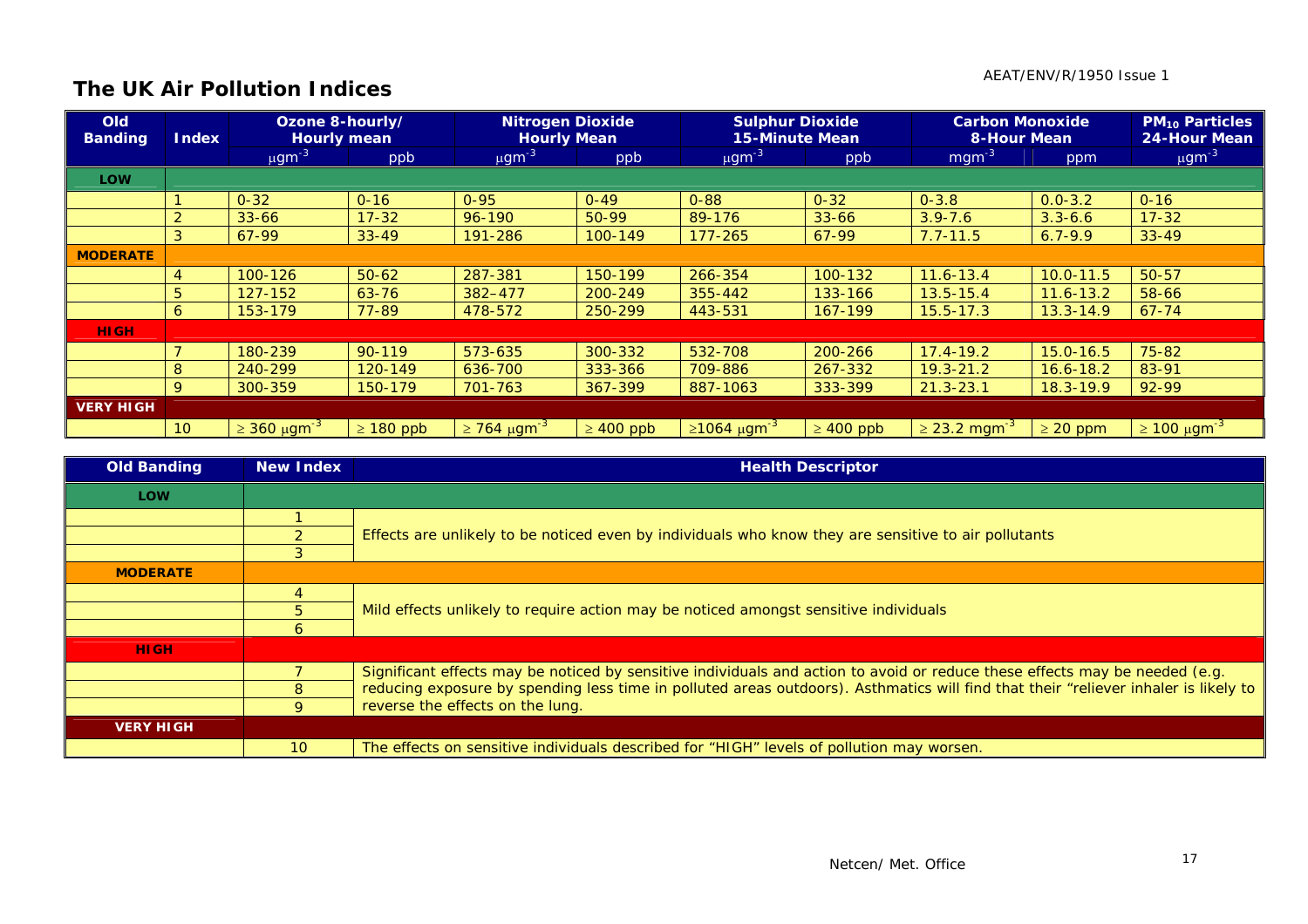# **Appendix 2 - Forecasting Zones and Agglomerations**

### **CONTENTS**

| Table showing the Air Pollution Forecasting Zones and Agglomerations, |
|-----------------------------------------------------------------------|
| together with populations (based on 1991 Census).                     |
| Map of Forecasting Zones and Agglomerations.                          |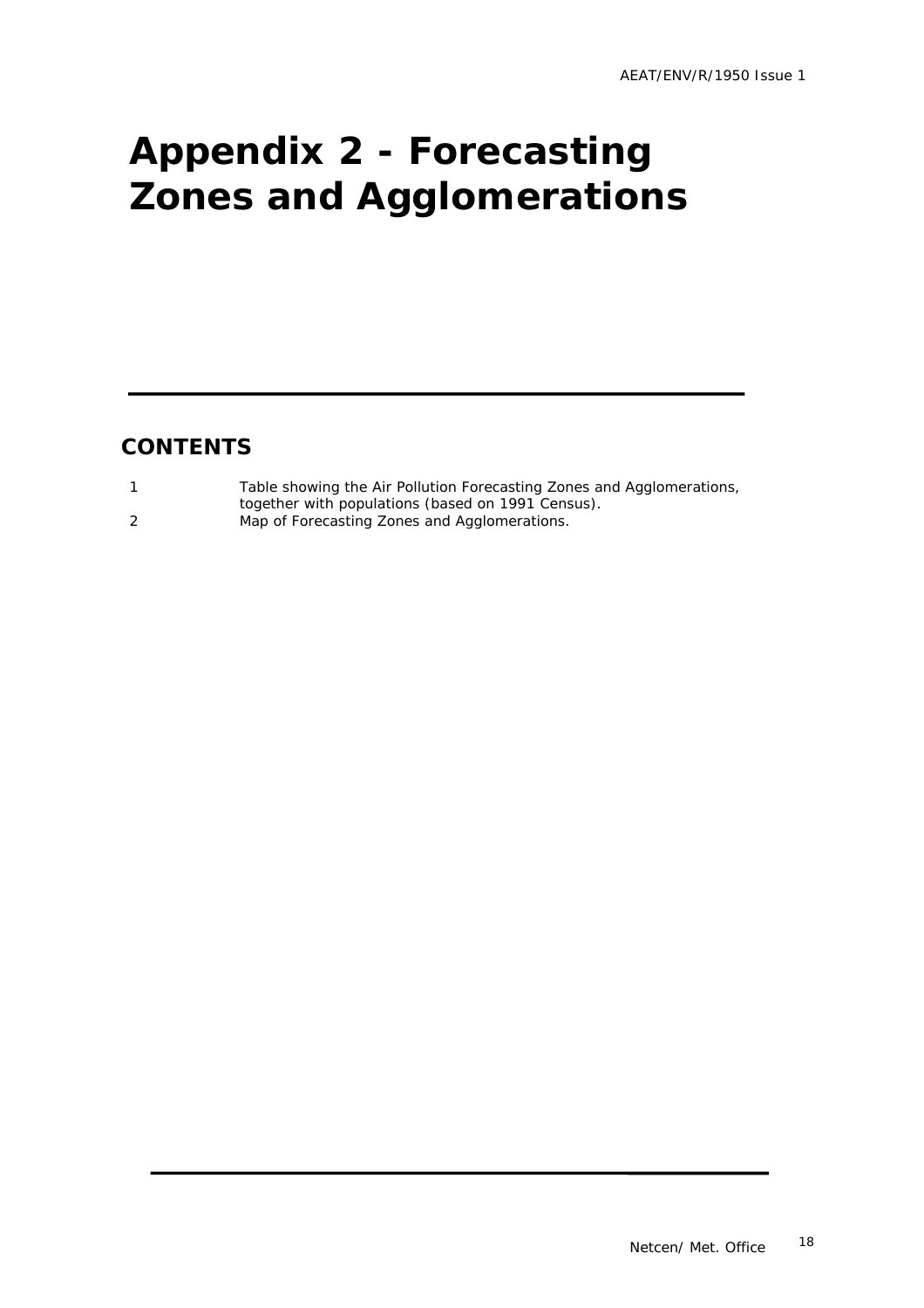#### **Forecasting Zones**

| Zone                             | <b>Population</b> |
|----------------------------------|-------------------|
|                                  |                   |
| <b>East Midlands</b>             | 2923045           |
| <b>Eastern</b>                   | 4788766           |
| <b>Greater London</b>            | 7650944           |
| <b>North East</b>                | 1287979           |
| <b>North West and Merseyside</b> | 2823559           |
| <b>South East</b>                | 3702634           |
| <b>South West</b>                | 3728319           |
| <b>West Midlands</b>             | 2154783           |
| <b>Yorkshire and Humberside</b>  | 2446545           |
|                                  |                   |
| <b>South Wales</b>               | 1544120           |
| <b>North Wales</b>               | 582488            |
|                                  |                   |
| <b>Central Scotland</b>          | 1628460           |
| <b>Highland</b>                  | 364639            |
| <b>North East Scotland</b>       | 933485            |
| <b>Scottish Borders</b>          | 246659            |
|                                  |                   |
| <b>Northern Ireland</b>          | 1101868           |

#### **Forecasting Agglomerations**

| <b>Agglomeration</b>                 | <b>Population</b> |
|--------------------------------------|-------------------|
|                                      |                   |
| Brighton/Worthing/Littlehampton      | 437592            |
| <b>Bristol Urban Area</b>            | 522784            |
| <b>Greater Manchester Urban Area</b> | 2277330           |
| Leicester                            | 416601            |
| Liverpool Urban Area                 | 837998            |
| <b>Nottingham Urban Area</b>         | 613726            |
| <b>Portsmouth</b>                    | 409341            |
| <b>Sheffield Urban Area</b>          | 633362            |
| <b>Tyneside</b>                      | 885981            |
| West Midlands Urban Area             | 2296180           |
| West Yorkshire Urban Area            | 1445981           |
|                                      |                   |
| <b>Cardiff</b>                       | 306904            |
| Swansea/Neath/Port Talbot            | 272456            |
|                                      |                   |
| <b>Edinburgh Urban Area</b>          | 416232            |
| <b>Glasgow Urban Area</b>            | 1315544           |
|                                      |                   |
| <b>Belfast</b>                       | 475987            |